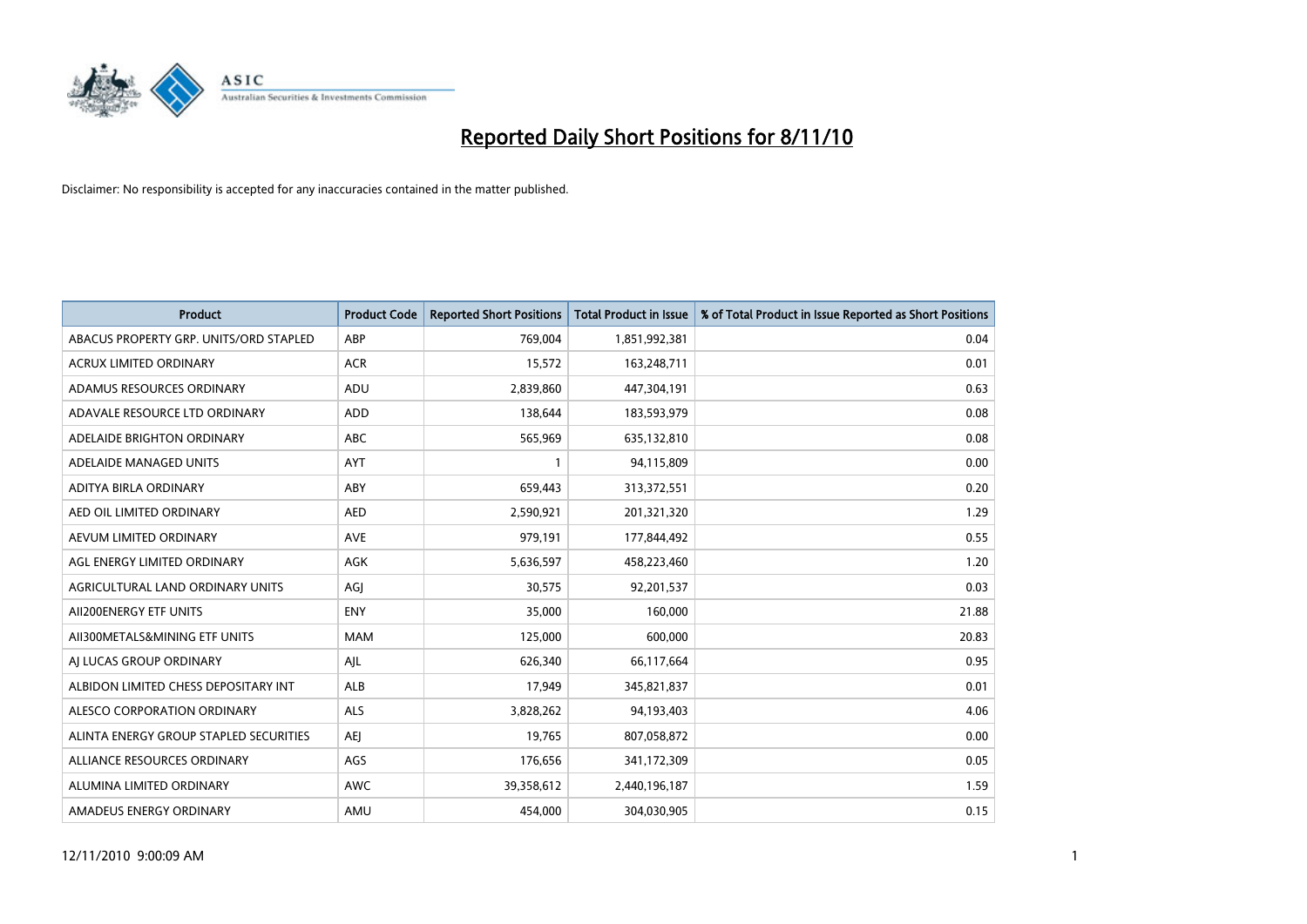

| <b>Product</b>                          | <b>Product Code</b> | <b>Reported Short Positions</b> | <b>Total Product in Issue</b> | % of Total Product in Issue Reported as Short Positions |
|-----------------------------------------|---------------------|---------------------------------|-------------------------------|---------------------------------------------------------|
| AMALGAMATED HOLDINGS ORDINARY           | AHD                 | 4                               | 157,396,607                   | 0.00                                                    |
| AMCOM TELECOMM. ORDINARY                | <b>AMM</b>          | 4,077,790                       | 716,812,103                   | 0.57                                                    |
| AMCOR LIMITED ORDINARY                  | AMC                 | 2,969,633                       | 1,224,359,762                 | 0.22                                                    |
| AMP LIMITED ORDINARY                    | AMP                 | 21,702,909                      | 2,094,424,200                 | 1.01                                                    |
| AMPELLA MINING ORDINARY                 | <b>AMX</b>          | 28,646                          | 200,225,108                   | 0.01                                                    |
| ANDEAN RESOURCES LTD ORDINARY           | <b>AND</b>          | 868,353                         | 548,450,367                   | 0.15                                                    |
| ANSELL LIMITED ORDINARY                 | <b>ANN</b>          | 844,271                         | 132,986,402                   | 0.63                                                    |
| ANTARES ENERGY LTD ORDINARY             | <b>AZZ</b>          | 118,654                         | 299,333,110                   | 0.04                                                    |
| ANZ BANKING GRP LTD ORDINARY            | <b>ANZ</b>          | 13,831,326                      | 2,559,768,592                 | 0.52                                                    |
| APA GROUP STAPLED SECURITIES            | <b>APA</b>          | 5,599,129                       | 551,689,118                   | 1.02                                                    |
| APEX MINERALS NL ORDINARY               | <b>AXM</b>          | 885.146                         | 3,567,819,909                 | 0.02                                                    |
| APN EUROPEAN RETAIL UNITS STAPLED SEC.  | <b>AEZ</b>          | 11,832                          | 544,910,660                   | 0.00                                                    |
| APN NEWS & MEDIA ORDINARY               | <b>APN</b>          | 10,296,010                      | 606,084,019                   | 1.70                                                    |
| APOLLO GAS LIMITED ORDINARY             | <b>AZO</b>          | 71,180                          | 90,400,136                    | 0.08                                                    |
| AQUARIUS PLATINUM. ORDINARY             | <b>AQP</b>          | 6,436,973                       | 463,231,008                   | 1.39                                                    |
| AQUILA RESOURCES ORDINARY               | <b>AQA</b>          | 982,741                         | 322,862,186                   | 0.29                                                    |
| ARAFURA RESOURCE LTD ORDINARY           | ARU                 | 2,347,368                       | 291,300,342                   | 0.80                                                    |
| ARDENT LEISURE GROUP STAPLED SECURITIES | AAD                 | 1,347,413                       | 312,836,274                   | 0.43                                                    |
| ARISTOCRAT LEISURE ORDINARY             | <b>ALL</b>          | 28,139,385                      | 533,983,910                   | 5.27                                                    |
| ASCIANO LIMITED DEFERRED SETTLEMENT     | <b>AIODA</b>        | 11,824,597                      | 2,926,103,883                 | 0.41                                                    |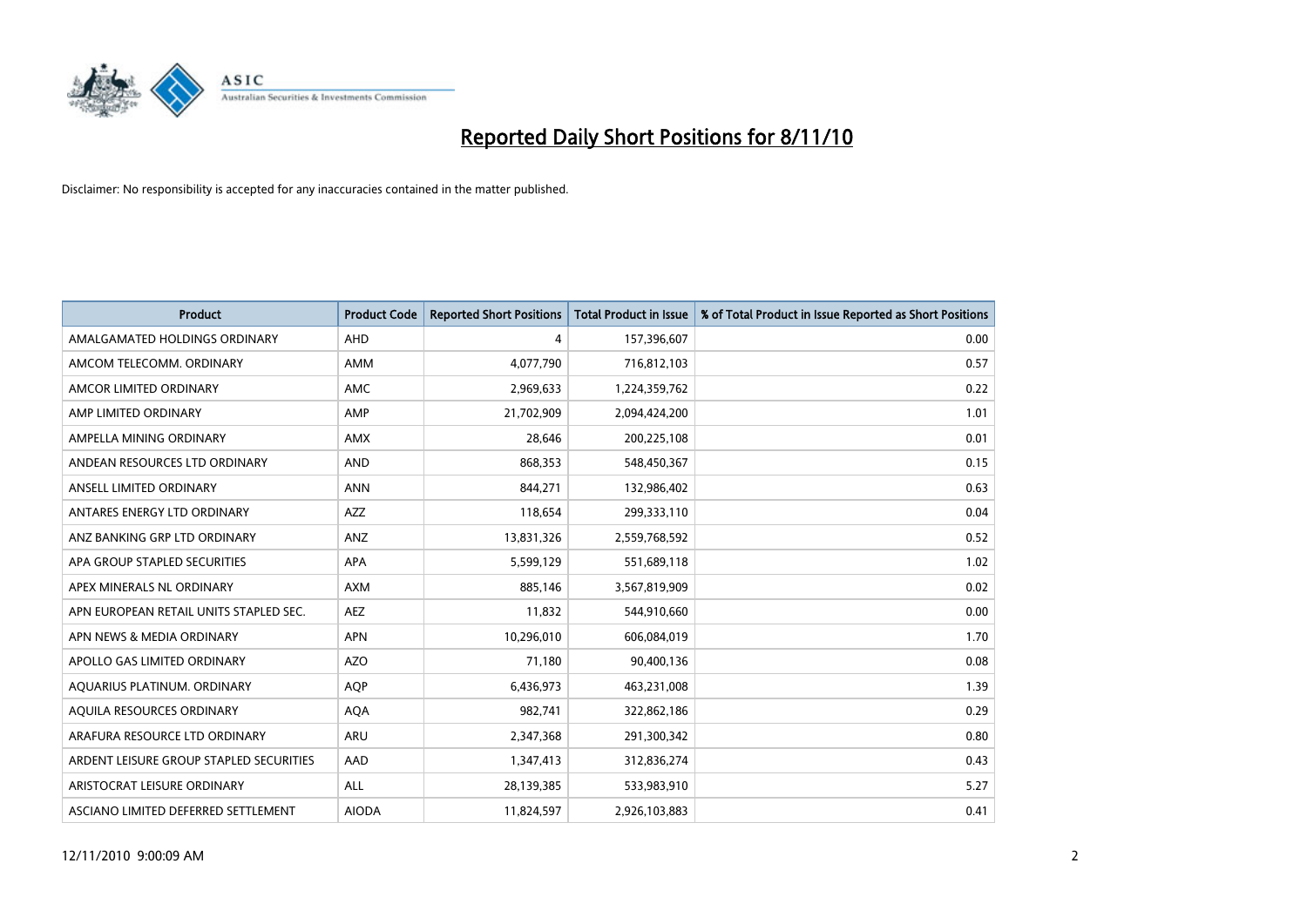

| <b>Product</b>                          | <b>Product Code</b> | <b>Reported Short Positions</b> | <b>Total Product in Issue</b> | % of Total Product in Issue Reported as Short Positions |
|-----------------------------------------|---------------------|---------------------------------|-------------------------------|---------------------------------------------------------|
| ASG GROUP LIMITED ORDINARY              | <b>ASZ</b>          | 25,993                          | 154,567,466                   | 0.01                                                    |
| ASPEN GROUP ORD/UNITS STAPLED           | APZ                 | 1,116,883                       | 583,934,711                   | 0.19                                                    |
| ASTRO JAP PROP GROUP STAPLED SECURITIES | AJA                 | 134,072                         | 508,212,161                   | 0.03                                                    |
| ASX LIMITED ORDINARY                    | <b>ASX</b>          | 1,104,934                       | 175,136,729                   | 0.64                                                    |
| ATLANTIC LIMITED ORDINARY               | ATI                 | 42,600                          | 107,736,666                   | 0.04                                                    |
| ATLAS IRON LIMITED ORDINARY             | <b>AGO</b>          | 12,026,596                      | 540,082,119                   | 2.23                                                    |
| AUCKLAND INTERNATION ORDINARY           | AIA                 | 54                              | 1,317,998,787                 | 0.00                                                    |
| AURORA OIL & GAS ORDINARY               | <b>AUT</b>          | 229,221                         | 318,365,342                   | 0.07                                                    |
| AUSDRILL LIMITED ORDINARY               | ASL                 | 29,009                          | 262,467,242                   | 0.00                                                    |
| AUSENCO LIMITED ORDINARY                | AAX                 | 4,127,513                       | 122,427,576                   | 3.36                                                    |
| <b>AUSTAL LIMITED ORDINARY</b>          | ASB                 | 239,060                         | 188,069,638                   | 0.12                                                    |
| AUSTAR UNITED ORDINARY                  | <b>AUN</b>          | 13,831,335                      | 1,271,329,063                 | 1.08                                                    |
| <b>AUSTBROKERS HOLDINGS ORDINARY</b>    | <b>AUB</b>          | $\overline{2}$                  | 54,339,433                    | 0.00                                                    |
| AUSTEREO GROUP LTD. ORDINARY            | <b>AEO</b>          | 29,692                          | 344,783,708                   | 0.01                                                    |
| AUSTIN ENGINEERING ORDINARY             | <b>ANG</b>          | 9,551                           | 71,314,403                    | 0.01                                                    |
| <b>AUSTRALAND ASSETS ASSETS</b>         | AAZPB               | 1,168                           | 2,750,000                     | 0.04                                                    |
| AUSTRALAND PROPERTY STAPLED SECURITY    | <b>ALZ</b>          | 155,501                         | 576,837,197                   | 0.02                                                    |
| AUSTRALIAN AGRICULT. ORDINARY           | AAC                 | 4,604,430                       | 264,264,459                   | 1.72                                                    |
| <b>AUSTRALIAN EDUCATION UNITS</b>       | <b>AEU</b>          | 625,000                         | 134,973,383                   | 0.46                                                    |
| AUSTRALIAN INFRASTR. UNITS/ORDINARY     | <b>AIX</b>          | 188,317                         | 620,733,944                   | 0.02                                                    |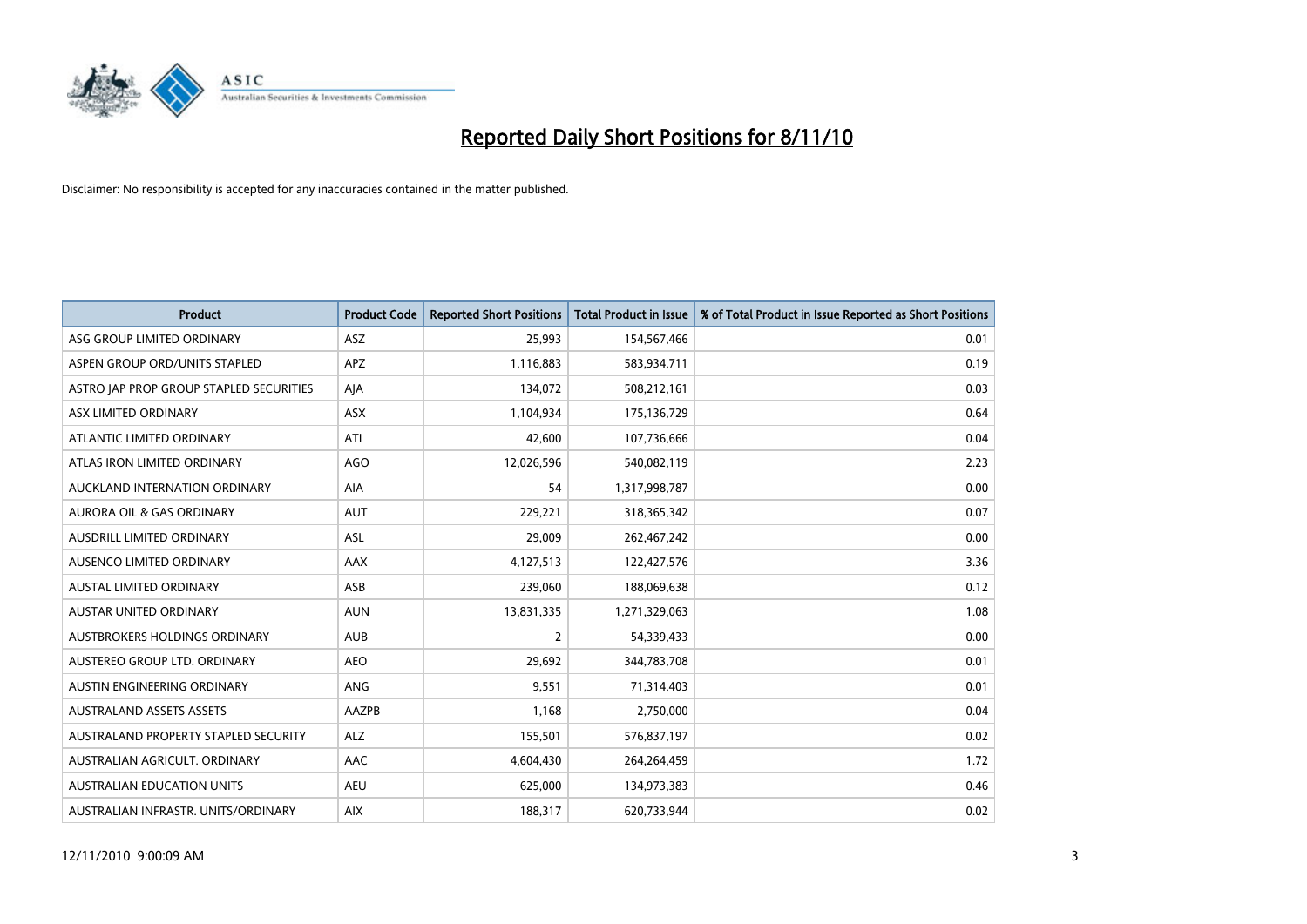

| <b>Product</b>                       | <b>Product Code</b> | <b>Reported Short Positions</b> | Total Product in Issue | % of Total Product in Issue Reported as Short Positions |
|--------------------------------------|---------------------|---------------------------------|------------------------|---------------------------------------------------------|
| AUSTRALIAN MINES LTD ORDINARY        | <b>AUZ</b>          | 1,400,000                       | 6,981,662,168          | 0.02                                                    |
| AUSTRALIAN PHARM, ORDINARY           | API                 | 855,357                         | 488,115,883            | 0.17                                                    |
| AVEXA LIMITED ORDINARY               | <b>AVX</b>          | 243,657                         | 847,688,779            | 0.03                                                    |
| AVOCA RESOURCES ORDINARY             | <b>AVO</b>          | 543,198                         | 302,379,660            | 0.17                                                    |
| AWB LIMITED ORDINARY                 | AWB                 | 5,201,595                       | 824,281,667            | 0.63                                                    |
| AWE LIMITED ORDINARY                 | <b>AWE</b>          | 3,908,916                       | 521,871,941            | 0.76                                                    |
| AXA ASIA PACIFIC ORDINARY            | <b>AXA</b>          | 4,034,537                       | 2,067,095,545          | 0.18                                                    |
| AZUMAH RESOURCES ORDINARY            | <b>AZM</b>          | 300,000                         | 221,946,055            | 0.14                                                    |
| BANK OF QUEENSLAND. ORDINARY         | <b>BOO</b>          | 949,001                         | 220,044,823            | 0.42                                                    |
| <b>BANNERMAN RESOURCES ORDINARY</b>  | <b>BMN</b>          | 402.098                         | 201,710,934            | 0.19                                                    |
| <b>BASS STRAIT OIL CO ORDINARY</b>   | <b>BAS</b>          | 1,482                           | 291,030,250            | 0.00                                                    |
| <b>BATHURST RESOURCES ORDINARY</b>   | <b>BTU</b>          | 2,356,820                       | 236,315,015            | 1.01                                                    |
| <b>BAUXITE RESOURCE LTD ORDINARY</b> | <b>BAU</b>          | 35.697                          | 234,379,896            | 0.02                                                    |
| <b>BC IRON LIMITED ORDINARY</b>      | <b>BCI</b>          | 21,500                          | 84,061,000             | 0.03                                                    |
| BEACH ENERGY LIMITED ORDINARY        | <b>BPT</b>          | 2,186,209                       | 1,098,548,140          | 0.19                                                    |
| BEADELL RESOURCE LTD ORDINARY        | <b>BDR</b>          | 60,835                          | 621,937,828            | 0.01                                                    |
| BENDIGO AND ADELAIDE ORDINARY        | <b>BEN</b>          | 2,848,434                       | 357,572,785            | 0.79                                                    |
| BENDIGO MINING LTD ORDINARY          | <b>BDG</b>          | 1,524,266                       | 509,712,735            | 0.29                                                    |
| BERKELEY RESOURCES ORDINARY          | <b>BKY</b>          | 142,940                         | 137,632,135            | 0.10                                                    |
| <b>BHP BILLITON LIMITED ORDINARY</b> | <b>BHP</b>          | 29,225,653                      | 3,356,081,497          | 0.80                                                    |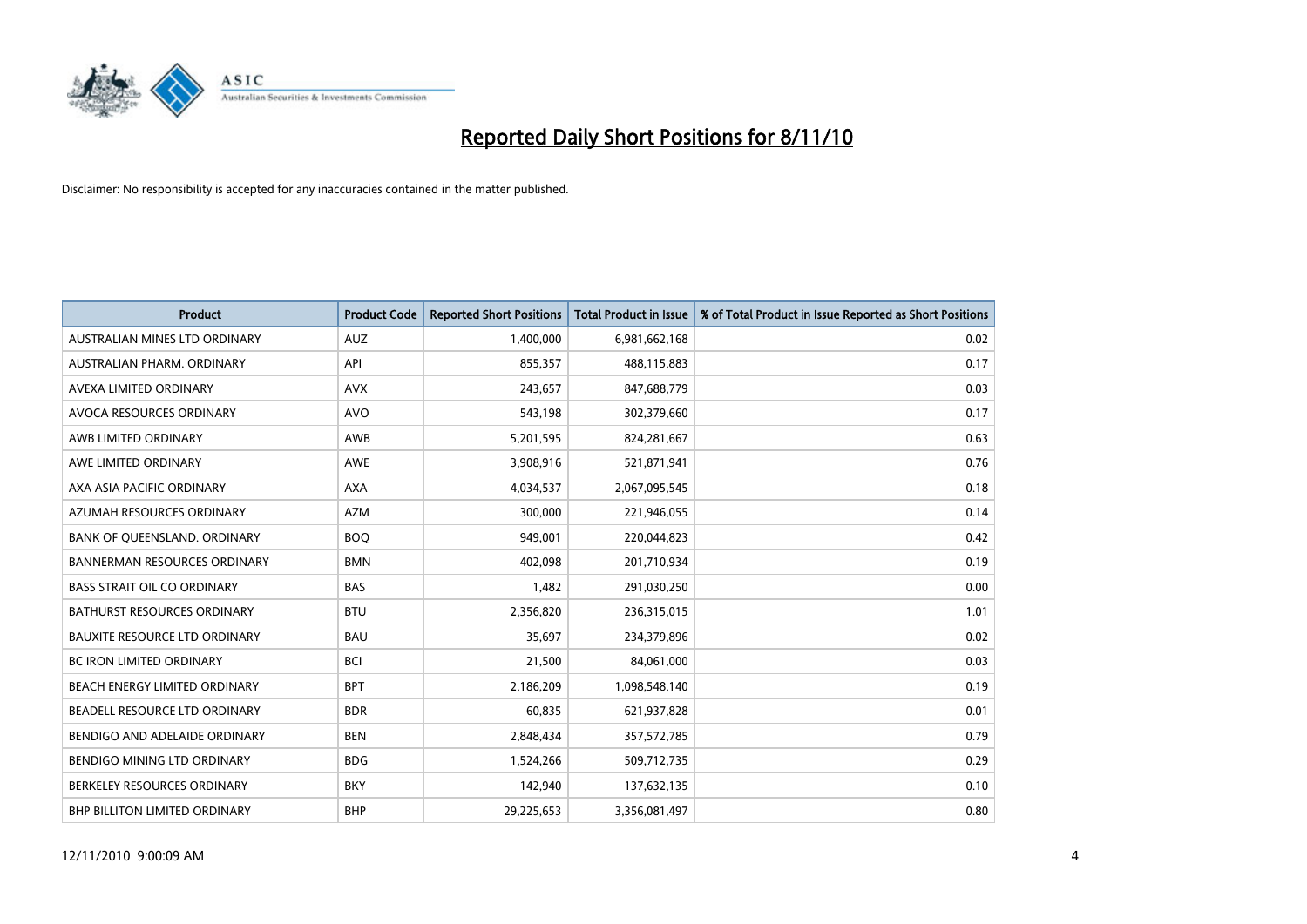

| <b>Product</b>                           | <b>Product Code</b> | <b>Reported Short Positions</b> | <b>Total Product in Issue</b> | % of Total Product in Issue Reported as Short Positions |
|------------------------------------------|---------------------|---------------------------------|-------------------------------|---------------------------------------------------------|
| <b>BILLABONG ORDINARY</b>                | <b>BBG</b>          | 7,871,024                       | 253,613,826                   | 3.08                                                    |
| <b>BIOTA HOLDINGS ORDINARY</b>           | <b>BTA</b>          | 1,745,114                       | 180,691,377                   | 0.97                                                    |
| <b>BISALLOY STEEL ORDINARY</b>           | <b>BIS</b>          | 84.480                          | 216,455,965                   | 0.04                                                    |
| BKI INVESTMENT LTD ORDINARY              | BKI                 | 508                             | 420,919,092                   | 0.00                                                    |
| <b>BLACKTHORN RESOURCES ORDINARY</b>     | <b>BTR</b>          | 35,848                          | 106,885,300                   | 0.03                                                    |
| <b>BLUESCOPE STEEL LTD ORDINARY</b>      | <b>BSL</b>          | 25,993,868                      | 1,842,207,385                 | 1.38                                                    |
| <b>BOART LONGYEAR ORDINARY</b>           | <b>BLY</b>          | 3,083,065                       | 461, 163, 412                 | 0.66                                                    |
| <b>BOOM LOGISTICS ORDINARY</b>           | <b>BOL</b>          | 429,145                         | 461,500,712                   | 0.09                                                    |
| BORAL LIMITED, ORDINARY                  | <b>BLD</b>          | 22,131,463                      | 724,369,392                   | 3.07                                                    |
| BOTSWANA METALS LTD ORDINARY             | <b>BML</b>          | 7,000                           | 106,087,760                   | 0.01                                                    |
| BOW ENERGY LIMITED ORDINARY              | <b>BOW</b>          | 2,218,830                       | 280,807,187                   | 0.79                                                    |
| <b>BRADKEN LIMITED ORDINARY</b>          | <b>BKN</b>          | 671,643                         | 139,639,929                   | 0.49                                                    |
| <b>BRAMBLES LIMITED ORDINARY</b>         | <b>BXB</b>          | 12,835,694                      | 1,434,345,234                 | 0.86                                                    |
| <b>BREVILLE GROUP LTD ORDINARY</b>       | <b>BRG</b>          | 2,740                           | 129,515,322                   | 0.00                                                    |
| <b>BRICKWORKS LIMITED ORDINARY</b>       | <b>BKW</b>          | 20,495                          | 147,567,333                   | 0.01                                                    |
| <b>BROCKMAN RESOURCES ORDINARY</b>       | <b>BRM</b>          | 401,612                         | 142,913,151                   | 0.27                                                    |
| BT INVESTMENT MNGMNT ORDINARY            | <b>BTT</b>          | 544,148                         | 160,000,000                   | 0.34                                                    |
| <b>BUNNINGS WAREHOUSE ORDINARY UNITS</b> | <b>BWP</b>          | 710,662                         | 427,042,646                   | 0.16                                                    |
| <b>BUREY GOLD LIMITED ORDINARY</b>       | <b>BYR</b>          | 100,000                         | 203,635,017                   | 0.05                                                    |
| <b>BURU ENERGY ORDINARY</b>              | <b>BRU</b>          | 171,612                         | 182,780,549                   | 0.09                                                    |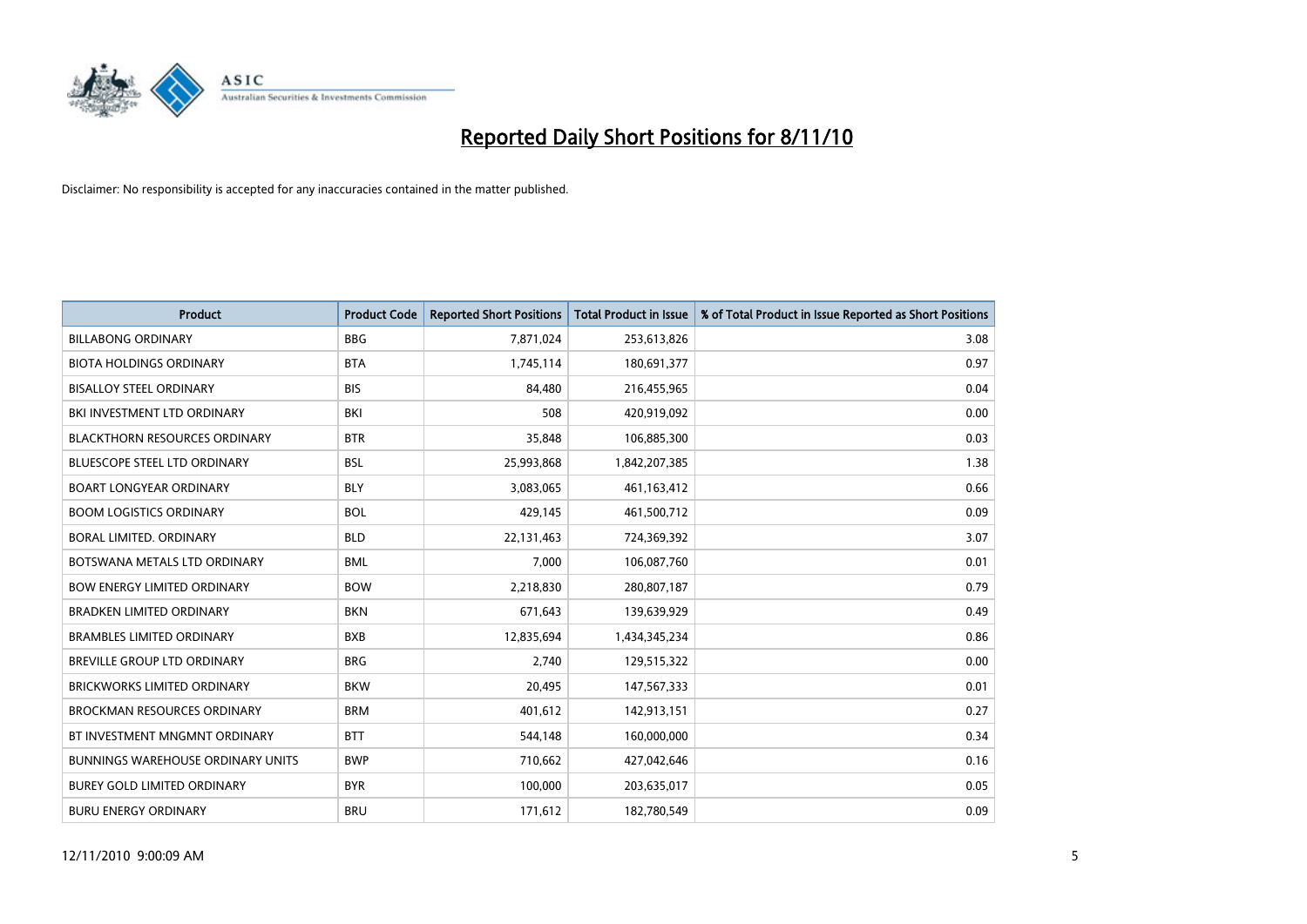

| <b>Product</b>                             | <b>Product Code</b> | <b>Reported Short Positions</b> | <b>Total Product in Issue</b> | % of Total Product in Issue Reported as Short Positions |
|--------------------------------------------|---------------------|---------------------------------|-------------------------------|---------------------------------------------------------|
| <b>CABCHARGE AUSTRALIA ORDINARY</b>        | CAB                 | 1,376,745                       | 120,437,014                   | 1.14                                                    |
| CALTEX AUSTRALIA ORDINARY                  | <b>CTX</b>          | 7,720,884                       | 270,000,000                   | 2.86                                                    |
| <b>CAMPBELL BROTHERS ORDINARY</b>          | CPB                 | 1,078,142                       | 63,517,495                    | 1.70                                                    |
| CAPE LAMBERT RES LTD ORDINARY              | <b>CFE</b>          | 998,307                         | 593,166,467                   | 0.16                                                    |
| <b>CARBON ENERGY ORDINARY</b>              | <b>CNX</b>          | 477,908                         | 609,747,650                   | 0.07                                                    |
| <b>CARDNO LIMITED ORDINARY</b>             | CDD                 | 12,795                          | 105,797,439                   | 0.01                                                    |
| CARNARVON PETROLEUM ORDINARY               | <b>CVN</b>          | 1,909,549                       | 686,759,634                   | 0.27                                                    |
| <b>CARNEGIE WAVE ENERGY ORDINARY</b>       | <b>CWE</b>          | 83,000                          | 565,237,627                   | 0.01                                                    |
| CARPATHIAN RESOURCES ORDINARY              | <b>CPN</b>          | 75,000                          | 265,533,501                   | 0.03                                                    |
| CARPENTARIA EXP. LTD ORDINARY              | CAP                 | 9,777                           | 94,071,301                    | 0.01                                                    |
| CARSALES.COM LTD ORDINARY                  | <b>CRZ</b>          | 1,717,490                       | 232,750,800                   | 0.73                                                    |
| CASH CONVERTERS ORD/DIV ACCESS             | CCV                 | 73,202                          | 379,761,025                   | 0.01                                                    |
| <b>CASPIAN OIL &amp; GAS ORDINARY</b>      | <b>CIG</b>          | 50,000                          | 1,331,500,513                 | 0.00                                                    |
| CATALPA RESOURCES ORDINARY                 | CAH                 | 1,386,317                       | 162,776,842                   | 0.85                                                    |
| <b>CEC GROUP LIMITED ORDINARY</b>          | <b>CEG</b>          | 1,750                           | 79,662,662                    | 0.00                                                    |
| <b>CELLNET GROUP ORDINARY</b>              | <b>CLT</b>          | 1,342                           | 69,875,723                    | 0.00                                                    |
| <b>CENTENNIAL COAL ORDINARY</b>            | CEY                 | 425,131                         | 395,126,381                   | 0.11                                                    |
| CENTRAL PETROLEUM ORDINARY                 | <b>CTP</b>          | 11,455                          | 982,297,842                   | 0.00                                                    |
| <b>CENTRO PROPERTIES UNITS/ORD STAPLED</b> | <b>CNP</b>          | 324,031                         | 972,414,514                   | 0.03                                                    |
| CENTRO RETAIL GROUP STAPLED SECURITIES     | <b>CER</b>          | 812,248                         | 2,286,399,424                 | 0.03                                                    |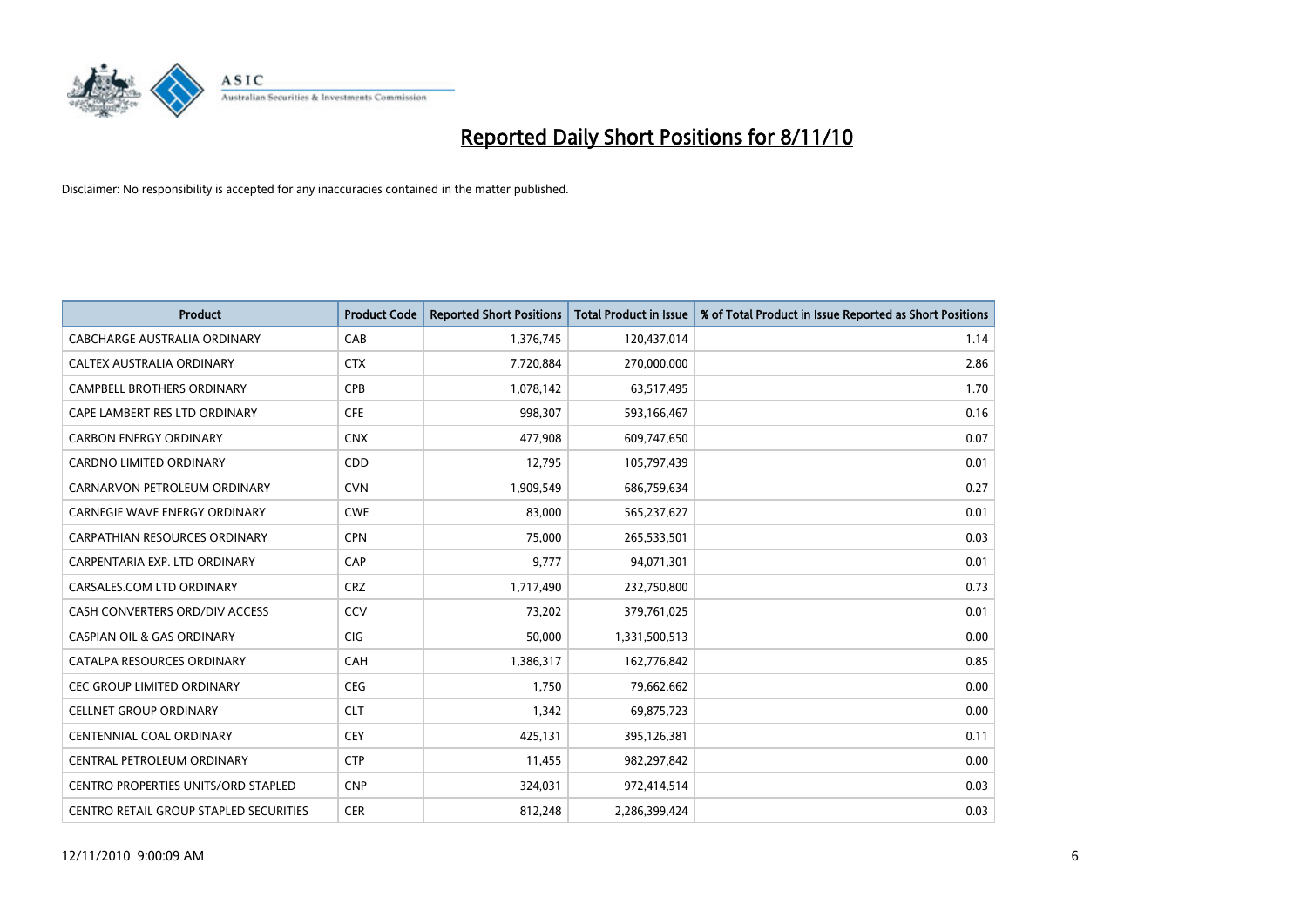

| <b>Product</b>                           | <b>Product Code</b> | <b>Reported Short Positions</b> | Total Product in Issue | % of Total Product in Issue Reported as Short Positions |
|------------------------------------------|---------------------|---------------------------------|------------------------|---------------------------------------------------------|
| <b>CERAMIC FUEL CELLS ORDINARY</b>       | CFU                 | 140,326                         | 1,200,679,566          | 0.01                                                    |
| CFS RETAIL PROPERTY UNITS                | <b>CFX</b>          | 29,910,226                      | 2,820,392,571          | 1.07                                                    |
| <b>CHALLENGER DIV.PRO. STAPLED UNITS</b> | <b>CDI</b>          | 51,871                          | 913,426,007            | 0.00                                                    |
| CHALLENGER F.S.G.LTD ORDINARY            | <b>CGF</b>          | 12,931,712                      | 502,403,359            | 2.57                                                    |
| CHALLENGER INFRAST. STAPLED UNITS        | <b>CIF</b>          | 8,420                           | 316,223,785            | 0.00                                                    |
| CHANDLER MACLEOD LTD ORDINARY            | <b>CMG</b>          | 11,970                          | 422,031,685            | 0.00                                                    |
| CHARTER HALL GROUP STAPLED US PROHIBIT.  | <b>CHC</b>          | 2,489,446                       | 1,225,365,088          | 0.20                                                    |
| <b>CHARTER HALL OFFICE UNIT</b>          | CQO                 | 962,813                         | 493,319,730            | 0.19                                                    |
| <b>CHARTER HALL RETAIL UNITS</b>         | <b>COR</b>          | 155,334                         | 305,810,723            | 0.05                                                    |
| CHEMGENEX PHARMACEUT ORDINARY            | <b>CXS</b>          | 195,195                         | 283,348,870            | 0.07                                                    |
| CITADEL RESOURCE GRP ORDINARY            | CGG                 | 7,398,531                       | 2,367,666,467          | 0.32                                                    |
| CITIGOLD CORP LTD ORDINARY               | <b>CTO</b>          | 2,098,686                       | 964,512,301            | 0.22                                                    |
| CLINUVEL PHARMACEUT, ORDINARY            | <b>CUV</b>          | 41,277                          | 303,443,665            | 0.01                                                    |
| <b>CLOUGH LIMITED ORDINARY</b>           | <b>CLO</b>          | 532,972                         | 771,906,269            | 0.06                                                    |
| <b>COAL &amp; ALLIED ORDINARY</b>        | <b>CNA</b>          | 7,403                           | 86,584,735             | 0.01                                                    |
| COAL OF AFRICA LTD ORDINARY              | <b>CZA</b>          | 2,914,083                       | 530,514,663            | 0.55                                                    |
| <b>COALSPUR MINES LTD ORDINARY</b>       | <b>CPL</b>          | 993,371                         | 436,618,058            | 0.22                                                    |
| COCA-COLA AMATIL ORDINARY                | <b>CCL</b>          | 5,683,986                       | 755,948,267            | 0.74                                                    |
| <b>COCHLEAR LIMITED ORDINARY</b>         | <b>COH</b>          | 889,077                         | 56,659,210             | 1.56                                                    |
| <b>COCKATOO COAL ORDINARY</b>            | <b>COK</b>          | 5,908,661                       | 970,036,951            | 0.60                                                    |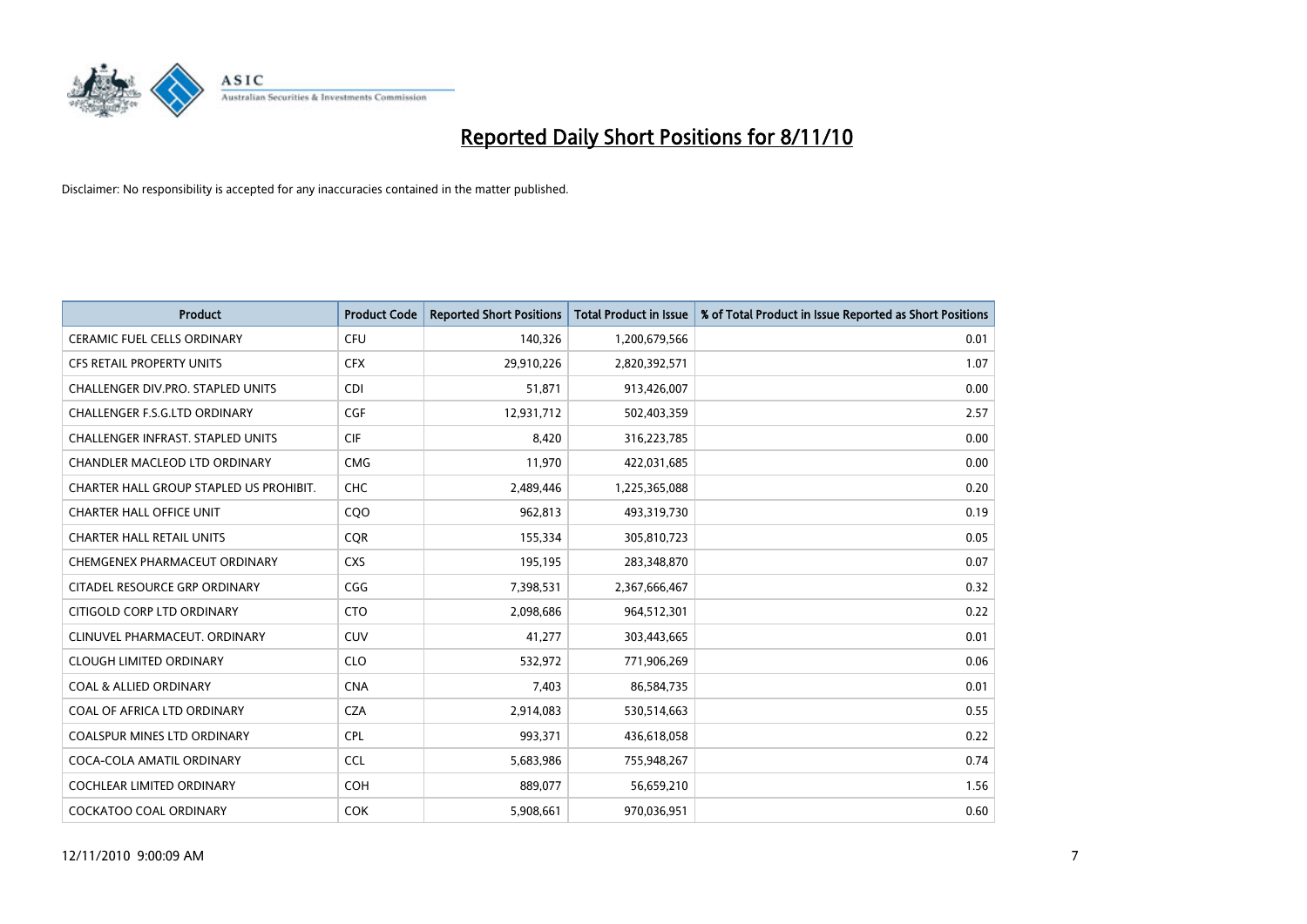

| <b>Product</b>                           | <b>Product Code</b> | <b>Reported Short Positions</b> | Total Product in Issue | % of Total Product in Issue Reported as Short Positions |
|------------------------------------------|---------------------|---------------------------------|------------------------|---------------------------------------------------------|
| <b>COEUR D'ALENE MINES. CDI 1:1</b>      | <b>CXC</b>          | 1,000                           | 3,834,109              | 0.03                                                    |
| COFFEY INTERNATIONAL ORDINARY            | <b>COF</b>          | 28,157                          | 130,211,293            | 0.02                                                    |
| COMMONWEALTH BANK, ORDINARY              | <b>CBA</b>          | 13,387,883                      | 1,548,882,074          | 0.84                                                    |
| COMMONWEALTH PROP ORDINARY UNITS         | <b>CPA</b>          | 13,886,136                      | 2,012,803,230          | 0.70                                                    |
| <b>COMPASS RESOURCES ORDINARY</b>        | <b>CMR</b>          | 101,480                         | 147,402,920            | 0.07                                                    |
| <b>COMPUTERSHARE LTD ORDINARY</b>        | CPU                 | 3,601,680                       | 555,664,059            | 0.61                                                    |
| <b>CONNECTEAST GROUP STAPLED</b>         | <b>CEU</b>          | 32,802,683                      | 3,940,145,951          | 0.82                                                    |
| CONSOLIDATED MEDIA, ORDINARY             | CMJ                 | 1,948,595                       | 561,834,996            | 0.34                                                    |
| CONTANGO MICROCAP ORDINARY               | <b>CTN</b>          | 7,500                           | 151,458,972            | 0.00                                                    |
| <b>COOPER ENERGY LTD ORDINARY</b>        | <b>COE</b>          | 104,399                         | 292,576,001            | 0.04                                                    |
| <b>COPPER STRIKE LTD ORDINARY</b>        | <b>CSE</b>          | 714                             | 129,455,571            | 0.00                                                    |
| <b>COUNT FINANCIAL ORDINARY</b>          | COU                 | 708,623                         | 261,968,742            | 0.28                                                    |
| <b>CRANE GROUP LIMITED ORDINARY</b>      | <b>CRG</b>          | 3,170,850                       | 79,110,667             | 4.00                                                    |
| <b>CROMWELL GROUP STAPLED SECURITIES</b> | <b>CMW</b>          | 3,572,433                       | 909,626,240            | 0.39                                                    |
| <b>CROWN LIMITED ORDINARY</b>            | <b>CWN</b>          | 3,506,654                       | 754,131,800            | 0.46                                                    |
| <b>CSG LIMITED ORDINARY</b>              | CSV                 | 1,765,519                       | 244,864,695            | 0.72                                                    |
| <b>CSL LIMITED ORDINARY</b>              | <b>CSL</b>          | 6,571,724                       | 550,119,993            | 1.17                                                    |
| <b>CSR LIMITED ORDINARY</b>              | <b>CSR</b>          | 4,486,865                       | 1,517,907,314          | 0.29                                                    |
| <b>CUDECO LIMITED ORDINARY</b>           | CDU                 | 627,769                         | 145,412,643            | 0.42                                                    |
| <b>CUSTOMERS LIMITED ORDINARY</b>        | CUS                 | 40.099                          | 134,869,357            | 0.02                                                    |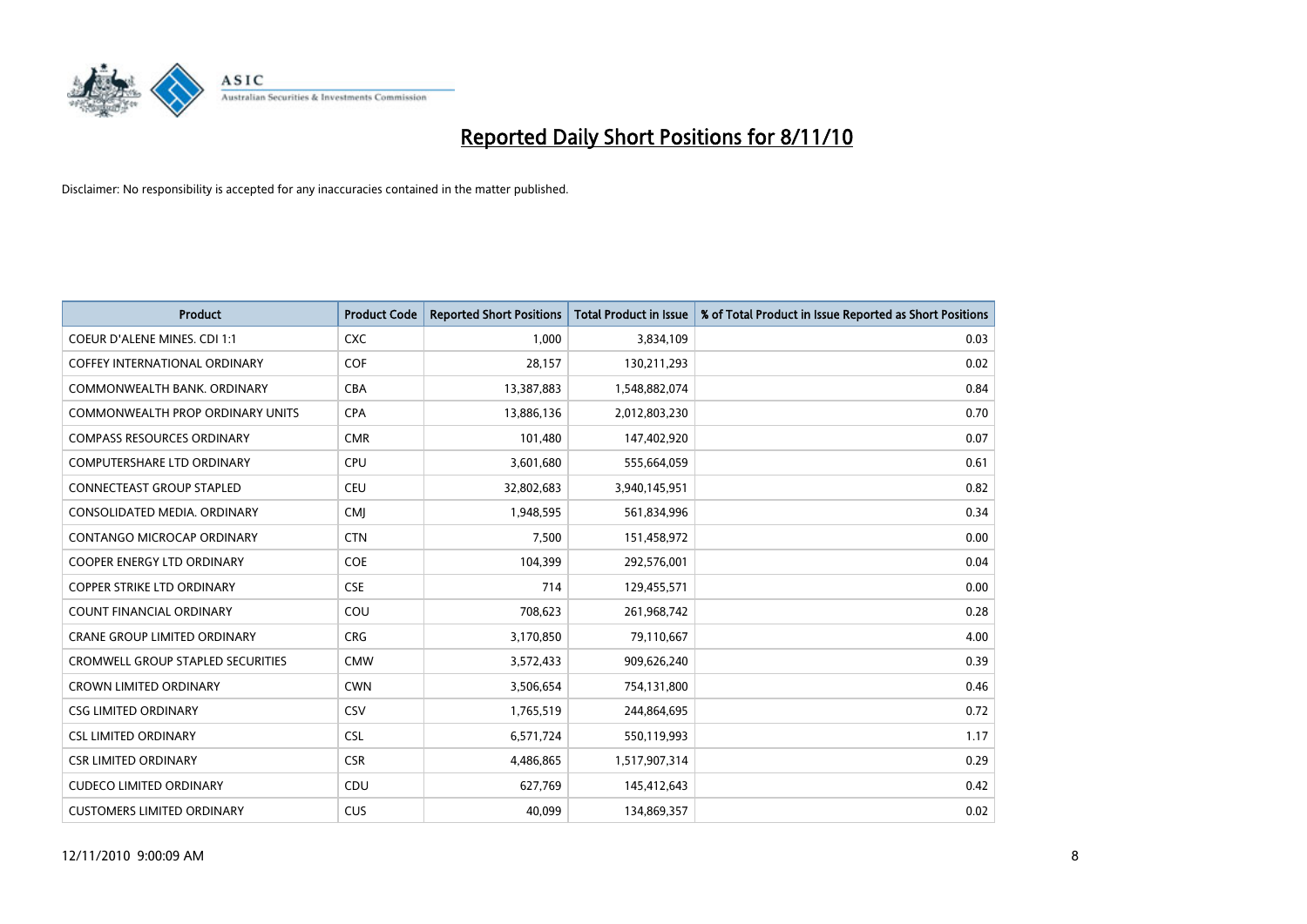

| <b>Product</b>                       | <b>Product Code</b> | <b>Reported Short Positions</b> | Total Product in Issue | % of Total Product in Issue Reported as Short Positions |
|--------------------------------------|---------------------|---------------------------------|------------------------|---------------------------------------------------------|
| DART ENERGY LTD ORDINARY             | <b>DTE</b>          | 1,705,604                       | 538,188,184            | 0.31                                                    |
| DAVID JONES LIMITED ORDINARY         | <b>DIS</b>          | 16,221,180                      | 510,945,759            | 3.17                                                    |
| <b>DECMIL GROUP LIMITED ORDINARY</b> | <b>DCG</b>          | 17,397                          | 123,804,568            | 0.01                                                    |
| DEEP YELLOW LIMITED ORDINARY         | <b>DYL</b>          | 209,502                         | 1,125,814,458          | 0.02                                                    |
| DEVINE LIMITED ORDINARY              | <b>DVN</b>          | 1,000                           | 634,918,223            | 0.00                                                    |
| DEXUS PROPERTY GROUP STAPLED UNITS   | <b>DXS</b>          | 16,409,779                      | 4,839,024,176          | 0.33                                                    |
| DISCOVERY METALS LTD ORDINARY        | <b>DML</b>          | 2,938,399                       | 302,202,585            | 0.97                                                    |
| DOMINION MINING ORDINARY             | <b>DOM</b>          | 179,438                         | 103,520,259            | 0.17                                                    |
| DOMINO PIZZA ENTERPR ORDINARY        | <b>DMP</b>          | 3                               | 68,407,674             | 0.00                                                    |
| DOWNER EDI LIMITED ORDINARY          | <b>DOW</b>          | 3,458,961                       | 343,178,483            | 0.98                                                    |
| DUET GROUP STAPLED US PROHIBIT.      | <b>DUE</b>          | 606,372                         | 887,304,690            | 0.07                                                    |
| <b>DULUXGROUP LIMITED ORDINARY</b>   | <b>DLX</b>          | 154,756                         | 366,992,120            | 0.03                                                    |
| DYESOL LIMITED ORDINARY              | <b>DYE</b>          | 342,000                         | 143,373,426            | 0.24                                                    |
| <b>EASTERN STAR GAS ORDINARY</b>     | ESG                 | 4,352,022                       | 991,567,041            | 0.43                                                    |
| EDT RETAIL TRUST UNITS               | <b>EDT</b>          | 99,457                          | 4,700,290,868          | 0.00                                                    |
| <b>ELDERS LIMITED ORDINARY</b>       | <b>ELD</b>          | 21,281,622                      | 448,598,480            | 4.75                                                    |
| ELDORADO GOLD CORP CDI 1:1           | EAU                 | 18,535                          | 20,934,663             | 0.08                                                    |
| ELIXIR PETROLEUM LTD ORDINARY        | <b>EXR</b>          | 324,400                         | 188,988,472            | 0.17                                                    |
| <b>EMECO HOLDINGS ORDINARY</b>       | <b>EHL</b>          | 45,955                          | 631,237,586            | 0.00                                                    |
| <b>ENERGY RESOURCES ORDINARY 'A'</b> | <b>ERA</b>          | 1,378,605                       | 190,737,934            | 0.71                                                    |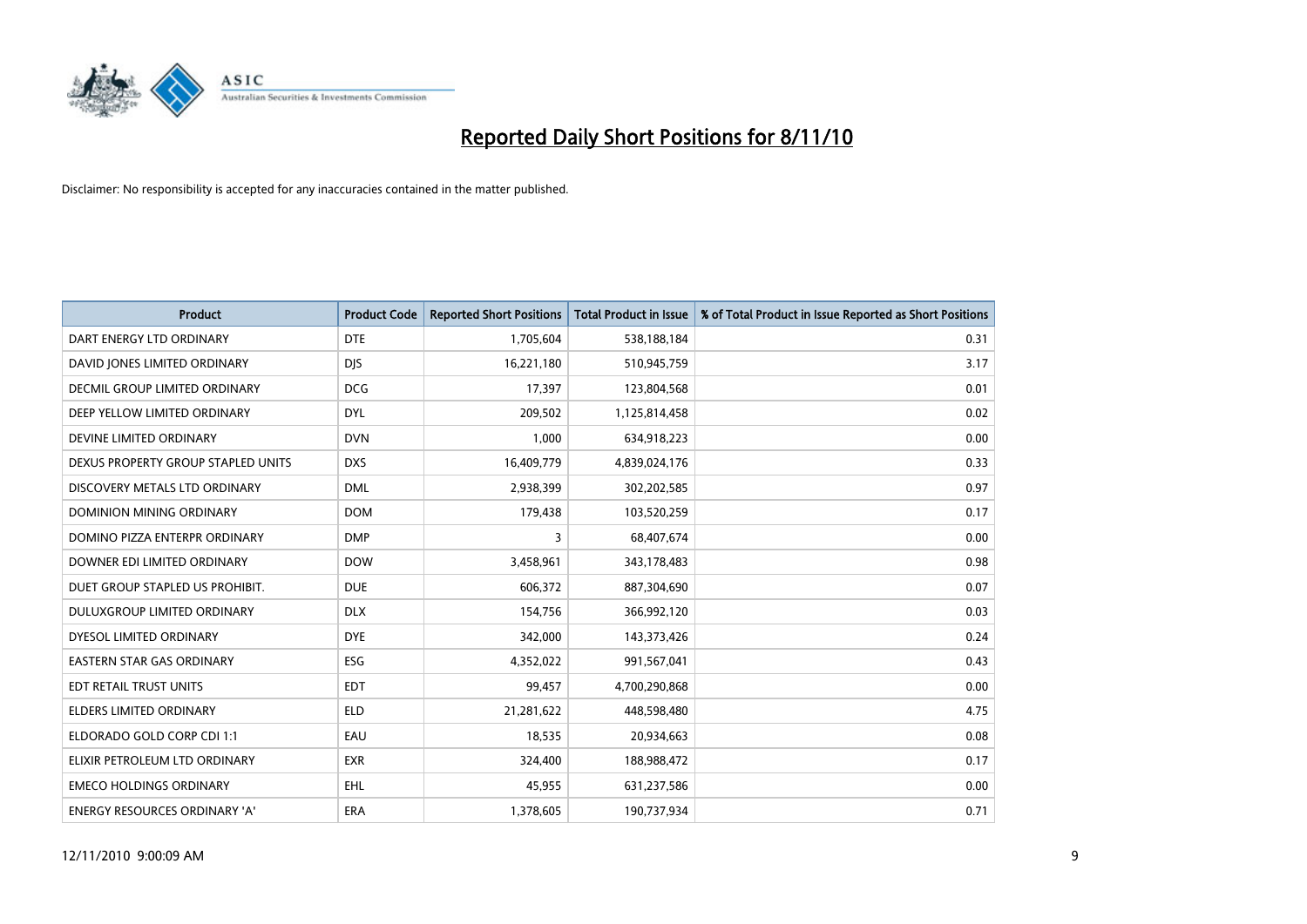

| <b>Product</b>                            | <b>Product Code</b> | <b>Reported Short Positions</b> | <b>Total Product in Issue</b> | % of Total Product in Issue Reported as Short Positions |
|-------------------------------------------|---------------------|---------------------------------|-------------------------------|---------------------------------------------------------|
| <b>ENERGY WORLD CORPOR, ORDINARY</b>      | <b>EWC</b>          | 8,015,300                       | 1,561,166,672                 | 0.51                                                    |
| <b>ENTEK ENERGY LTD ORDINARY</b>          | <b>ETE</b>          | 489.903                         | 287,692,535                   | 0.17                                                    |
| <b>ENTELLECT SOLUTIONS ORDINARY</b>       | <b>ESN</b>          | 464,050                         | 1,740,334,200                 | 0.03                                                    |
| ENVESTRA LIMITED ORDINARY                 | <b>ENV</b>          | 1,483,037                       | 1,430,398,609                 | 0.09                                                    |
| EQUINOX MINERALS LTD CHESS DEPOSITARY INT | EQN                 | 6,218,610                       | 707,868,211                   | 0.88                                                    |
| <b>EVEREST FINANCIAL ORDINARY</b>         | <b>EFG</b>          | 4,300                           | 251,442,316                   | 0.00                                                    |
| <b>EXTRACT RESOURCES ORDINARY</b>         | <b>EXT</b>          | 660,482                         | 243,302,298                   | 0.27                                                    |
| FAIRFAX MEDIA LTD ORDINARY                | <b>FXI</b>          | 287,918,089                     | 2,351,955,725                 | 12.25                                                   |
| <b>FANTASTIC HOLDINGS ORDINARY</b>        | <b>FAN</b>          | 3,000                           | 102,693,495                   | 0.00                                                    |
| <b>FAR LTD ORDINARY</b>                   | <b>FAR</b>          | 410,000                         | 658,232,784                   | 0.06                                                    |
| FERRAUS LIMITED ORDINARY                  | <b>FRS</b>          | 370                             | 205,700,890                   | 0.00                                                    |
| FISHER & PAYKEL APP. ORDINARY             | <b>FPA</b>          | 9,957,757                       | 724,235,162                   | 1.38                                                    |
| FISHER & PAYKEL H. ORDINARY               | <b>FPH</b>          | 2,157,285                       | 517,444,890                   | 0.42                                                    |
| FKP PROPERTY GROUP STAPLED SECURITIES     | <b>FKP</b>          | 3,922,236                       | 1,174,033,185                 | 0.33                                                    |
| FLEETWOOD CORP ORDINARY                   | <b>FWD</b>          | 53,660                          | 57,209,053                    | 0.08                                                    |
| FLETCHER BUILDING ORDINARY                | <b>FBU</b>          | 528,224                         | 611,250,393                   | 0.09                                                    |
| FLEXIGROUP LIMITED ORDINARY               | <b>FXL</b>          | 25,624                          | 275,472,492                   | 0.01                                                    |
| FLIGHT CENTRE ORDINARY                    | <b>FLT</b>          | 2,607,271                       | 99,787,921                    | 2.62                                                    |
| FLINDERS MINES LTD ORDINARY               | <b>FMS</b>          | 20,946,166                      | 1,820,149,571                 | 1.15                                                    |
| <b>FORGE GROUP LIMITED ORDINARY</b>       | FGE                 |                                 | 82,314,014                    | 0.00                                                    |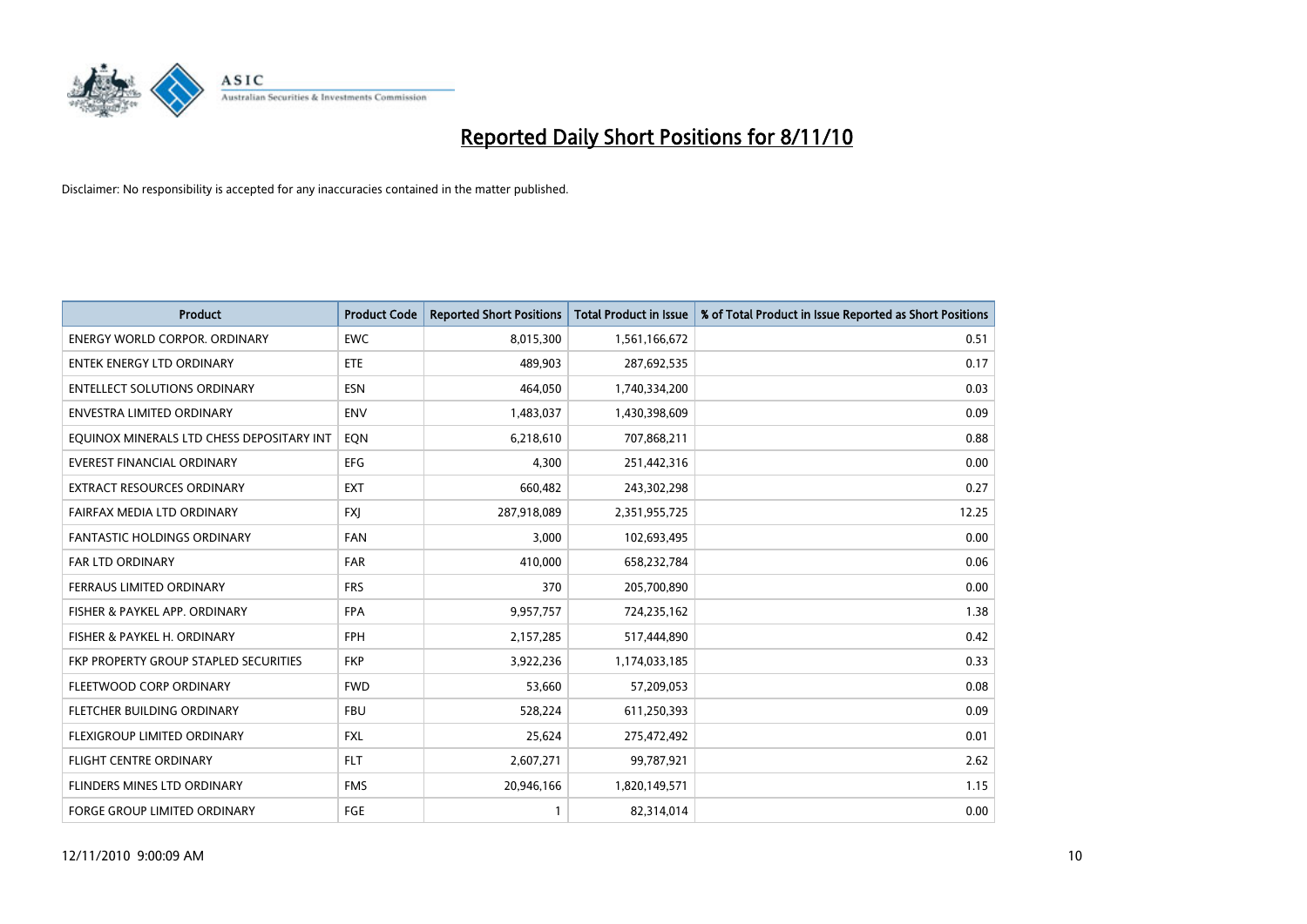

| <b>Product</b>                            | <b>Product Code</b> | <b>Reported Short Positions</b> | Total Product in Issue | % of Total Product in Issue Reported as Short Positions |
|-------------------------------------------|---------------------|---------------------------------|------------------------|---------------------------------------------------------|
| FORTE ENERGY NL ORDINARY                  | <b>FTE</b>          | 2,658,986                       | 580,658,031            | 0.46                                                    |
| FORTESCUE METALS GRP ORDINARY             | <b>FMG</b>          | 6,650,216                       | 3,111,407,738          | 0.19                                                    |
| <b>FOSTER'S GROUP ORDINARY</b>            | FGL                 | 4,017,386                       | 1,930,723,313          | 0.23                                                    |
| FTD CORPORATION ORDINARY                  | <b>FTD</b>          | 8,088                           | 100,421,069            | 0.01                                                    |
| <b>FUNTASTIC LIMITED ORDINARY</b>         | <b>FUN</b>          | 322,528                         | 340,997,682            | 0.09                                                    |
| <b>G.U.D. HOLDINGS ORDINARY</b>           | GUD                 | 173,811                         | 68,426,721             | 0.25                                                    |
| <b>GALAXY RESOURCES ORDINARY</b>          | <b>GXY</b>          | 517,550                         | 190,553,358            | 0.26                                                    |
| <b>GEODYNAMICS LIMITED ORDINARY</b>       | GDY                 | 281,076                         | 292,840,219            | 0.10                                                    |
| <b>GINDALBIE METALS LTD ORDINARY</b>      | <b>GBG</b>          | 8,872,881                       | 850,108,099            | 1.03                                                    |
| <b>GIRALIA RESOURCES NL ORDINARY</b>      | <b>GIR</b>          | 300,571                         | 180,135,170            | 0.16                                                    |
| <b>GLOBAL MINING ORDINARY</b>             | <b>GMI</b>          | 8,951                           | 191,820,968            | 0.00                                                    |
| <b>GLOUCESTER COAL ORDINARY</b>           | GCL                 | 253,181                         | 140,447,062            | 0.18                                                    |
| <b>GME RESOURCES LTD ORDINARY</b>         | <b>GME</b>          | 800                             | 302,352,750            | 0.00                                                    |
| <b>GOLDEN GATE PETROL ORDINARY</b>        | GGP                 | 11,538                          | 975,826,623            | 0.00                                                    |
| <b>GOLDEN RIM RESOURCES ORDINARY</b>      | <b>GMR</b>          | 284,025                         | 315,463,761            | 0.09                                                    |
| <b>GOLDEN WEST RESOURCE ORDINARY</b>      | <b>GWR</b>          | 1,617                           | 164,606,127            | 0.00                                                    |
| <b>GOODMAN FIELDER, ORDINARY</b>          | <b>GFF</b>          | 10,269,368                      | 1,380,386,438          | 0.75                                                    |
| <b>GOODMAN GROUP STAPLED US PROHIBIT.</b> | <b>GMG</b>          | 5,881,436                       | 6,369,751,394          | 0.08                                                    |
| <b>GPT GROUP STAPLED SEC.</b>             | <b>GPT</b>          | 9,286,243                       | 1,855,529,431          | 0.49                                                    |
| <b>GRAINCORP LIMITED A CLASS ORDINARY</b> | <b>GNC</b>          | 229,757                         | 198,318,900            | 0.12                                                    |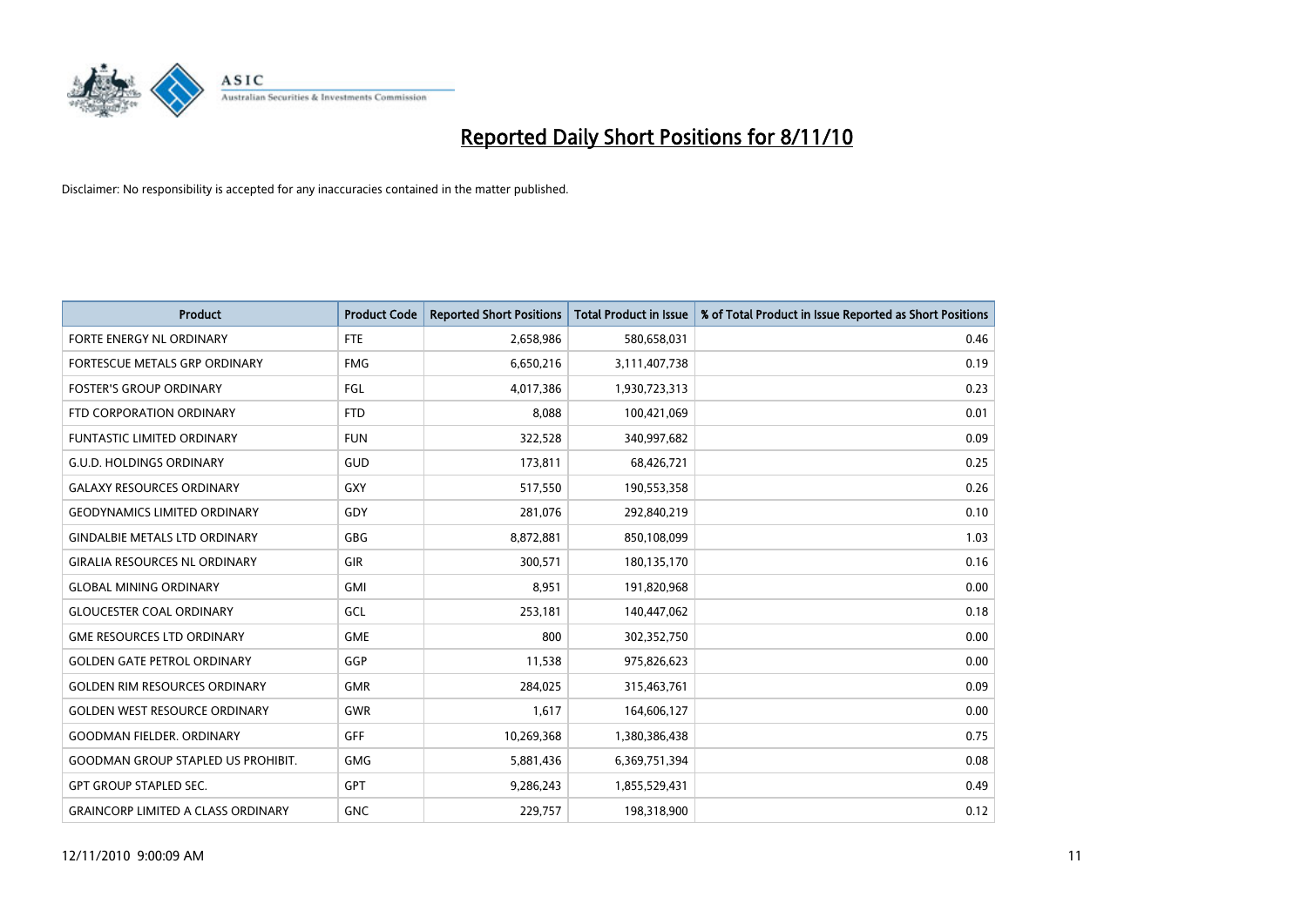

| <b>Product</b>                                   | <b>Product Code</b> | <b>Reported Short Positions</b> | <b>Total Product in Issue</b> | % of Total Product in Issue Reported as Short Positions |
|--------------------------------------------------|---------------------|---------------------------------|-------------------------------|---------------------------------------------------------|
| <b>GRANGE RESOURCES, ORDINARY</b>                | <b>GRR</b>          | 1,517,069                       | 1,152,077,403                 | 0.13                                                    |
| <b>GREENLAND MIN EN LTD ORDINARY</b>             | GGG                 | 821,813                         | 262,532,512                   | 0.31                                                    |
| <b>GRYPHON MINERALS LTD ORDINARY</b>             | GRY                 | 40.742                          | 289,272,058                   | 0.01                                                    |
| <b>GUINNESS PEAT GROUP. CHESS DEPOSITARY INT</b> | <b>GPG</b>          | 55                              | 304,490,416                   | 0.00                                                    |
| <b>GUNNS LIMITED ORDINARY</b>                    | <b>GNS</b>          | 20,413,173                      | 806,734,892                   | 2.53                                                    |
| <b>GWA GROUP LTD ORDINARY</b>                    | <b>GWA</b>          | 4,009,372                       | 301,102,514                   | 1.33                                                    |
| <b>HARVEY NORMAN ORDINARY</b>                    | <b>HVN</b>          | 32,484,807                      | 1,062,316,784                 | 3.07                                                    |
| HASTIE GROUP LIMITED ORDINARY                    | <b>HST</b>          | 302,947                         | 239,716,924                   | 0.12                                                    |
| HASTINGS DIVERSIFIED STAPLED SECURITY            | <b>HDF</b>          | 278,730                         | 518,300,758                   | 0.04                                                    |
| <b>HEARTWARE INT INC CDI 35:1</b>                | <b>HIN</b>          | 272,008                         | 66,059,280                    | 0.41                                                    |
| <b>HENDERSON GROUP CDI 1:1</b>                   | <b>HGG</b>          | 8,122,225                       | 560,588,825                   | 1.44                                                    |
| HFA HOLDINGS LIMITED ORDINARY                    | <b>HFA</b>          | 1,848,368                       | 469,330,170                   | 0.39                                                    |
| HIGHLANDS PACIFIC ORDINARY                       | <b>HIG</b>          | 2,382,805                       | 685,007,148                   | 0.35                                                    |
| HILLGROVE RES LTD ORDINARY                       | <b>HGO</b>          | 5,455,803                       | 482,618,890                   | 1.13                                                    |
| HILLS HOLDINGS LTD ORDINARY                      | <b>HIL</b>          | 1,675,643                       | 248,676,841                   | 0.66                                                    |
| HORIZON OIL LIMITED ORDINARY                     | <b>HZN</b>          | 2,569,350                       | 1,130,311,515                 | 0.22                                                    |
| ICON ENERGY LIMITED ORDINARY                     | <b>ICN</b>          | 67,000                          | 439,801,394                   | 0.02                                                    |
| <b>IINET LIMITED ORDINARY</b>                    | <b>IIN</b>          | 1,366,903                       | 151,963,119                   | 0.89                                                    |
| ILUKA RESOURCES ORDINARY                         | ILU                 | 5,825,201                       | 418,700,517                   | 1.37                                                    |
| <b>IMDEX LIMITED ORDINARY</b>                    | <b>IMD</b>          | 12,307                          | 197,047,128                   | 0.01                                                    |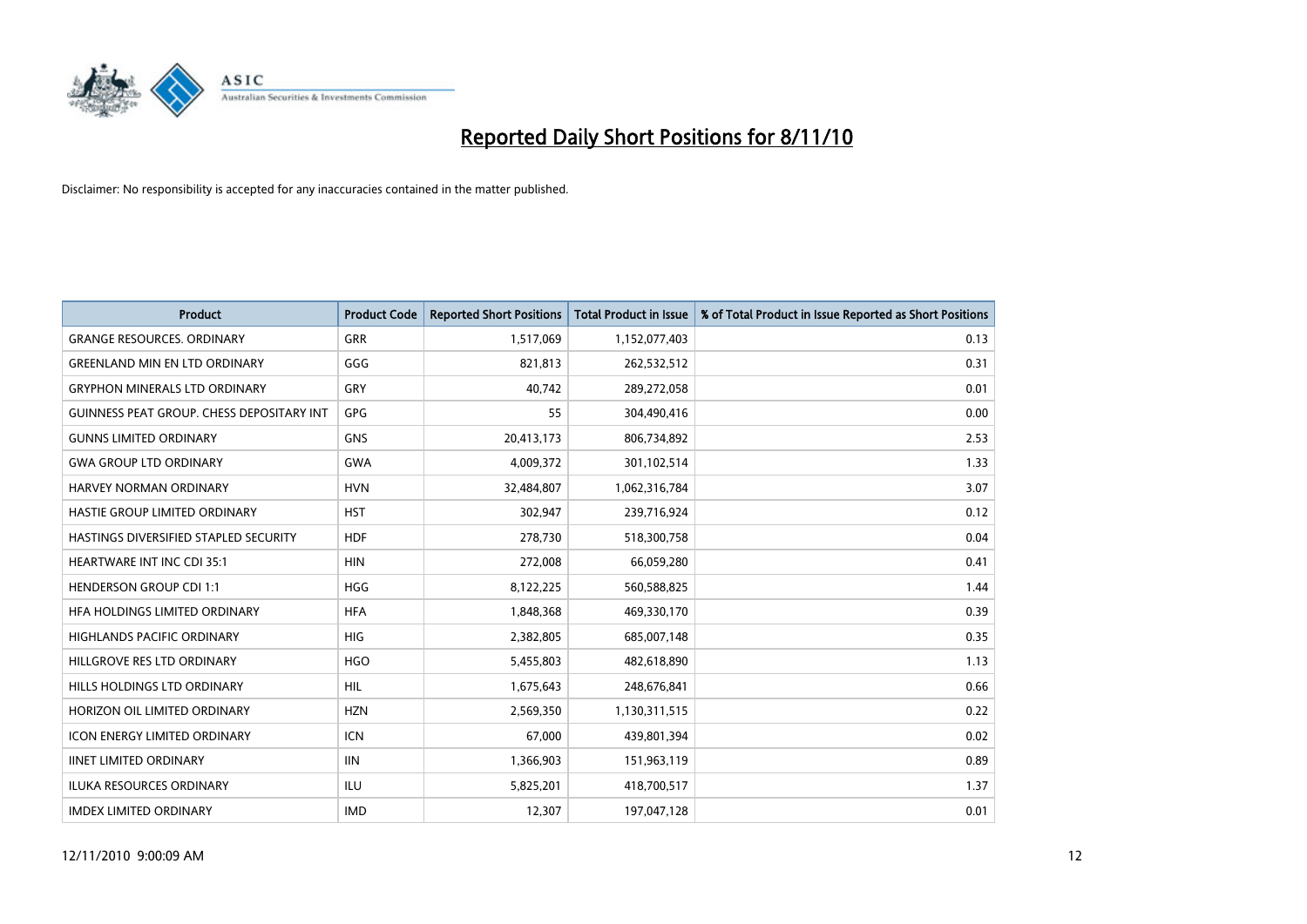

| <b>Product</b>                           | <b>Product Code</b> | <b>Reported Short Positions</b> | <b>Total Product in Issue</b> | % of Total Product in Issue Reported as Short Positions |
|------------------------------------------|---------------------|---------------------------------|-------------------------------|---------------------------------------------------------|
| IMF (AUSTRALIA) LTD ORDINARY             | <b>IMF</b>          | 332,602                         | 122,496,819                   | 0.27                                                    |
| IMX RESOURCES LTD ORDINARY               | <b>IXR</b>          | 20,000                          | 262,552,803                   | 0.01                                                    |
| <b>INCITEC PIVOT ORDINARY</b>            | IPL                 | 2,092,544                       | 1,628,730,107                 | 0.11                                                    |
| INDAGO RESOURCES LTD ORDINARY            | <b>IDG</b>          | 8,179                           | 81,659,448                    | 0.01                                                    |
| <b>INDEPENDENCE GROUP ORDINARY</b>       | <b>IGO</b>          | 272,827                         | 114,063,539                   | 0.23                                                    |
| INDOPHIL RESOURCES ORDINARY              | <b>IRN</b>          | 355,009                         | 471,445,763                   | 0.07                                                    |
| <b>INDUSTREA LIMITED ORDINARY</b>        | IDL                 | 1,248,487                       | 1,088,087,032                 | 0.11                                                    |
| <b>INFIGEN ENERGY STAPLED SECURITIES</b> | <b>IFN</b>          | 9,197,184                       | 761,222,569                   | 1.20                                                    |
| ING INDUSTRIAL FUND UNITS                | <b>IIF</b>          | 4,379,011                       | 2,592,249,647                 | 0.16                                                    |
| ING OFFICE FUND STAPLED SECURITIES       | <b>IOF</b>          | 5,389,240                       | 2,729,071,212                 | 0.20                                                    |
| ING RE COM GROUP STAPLED SECURITIES      | <b>ILF</b>          | 9,075                           | 441,029,194                   | 0.00                                                    |
| <b>INSURANCE AUSTRALIA ORDINARY</b>      | <b>IAG</b>          | 2,941,191                       | 2,078,994,021                 | 0.12                                                    |
| INTEGRA MINING LTD, ORDINARY             | <b>IGR</b>          | 1,585,497                       | 755,792,394                   | 0.20                                                    |
| INTOLL GROUP STAPLED SECURITIES          | <b>ITO</b>          | 4,251,124                       | 2,261,732,048                 | 0.18                                                    |
| <b>INTREPID MINES ORDINARY</b>           | <b>IAU</b>          | 1,058,553                       | 432,892,863                   | 0.24                                                    |
| <b>INVOCARE LIMITED ORDINARY</b>         | <b>IVC</b>          | 781,952                         | 102,421,288                   | 0.76                                                    |
| <b>ION LIMITED ORDINARY</b>              | <b>ION</b>          | 164,453                         | 256,365,105                   | 0.06                                                    |
| <b>IOOF HOLDINGS LTD ORDINARY</b>        | IFL                 | 1,408,352                       | 229,794,395                   | 0.61                                                    |
| <b>IRESS MARKET TECH. ORDINARY</b>       | <b>IRE</b>          | 2,128,742                       | 126,018,142                   | 1.69                                                    |
| <b>IRON ORE HOLDINGS ORDINARY</b>        | <b>IOH</b>          | 14,525                          | 135,381,616                   | 0.01                                                    |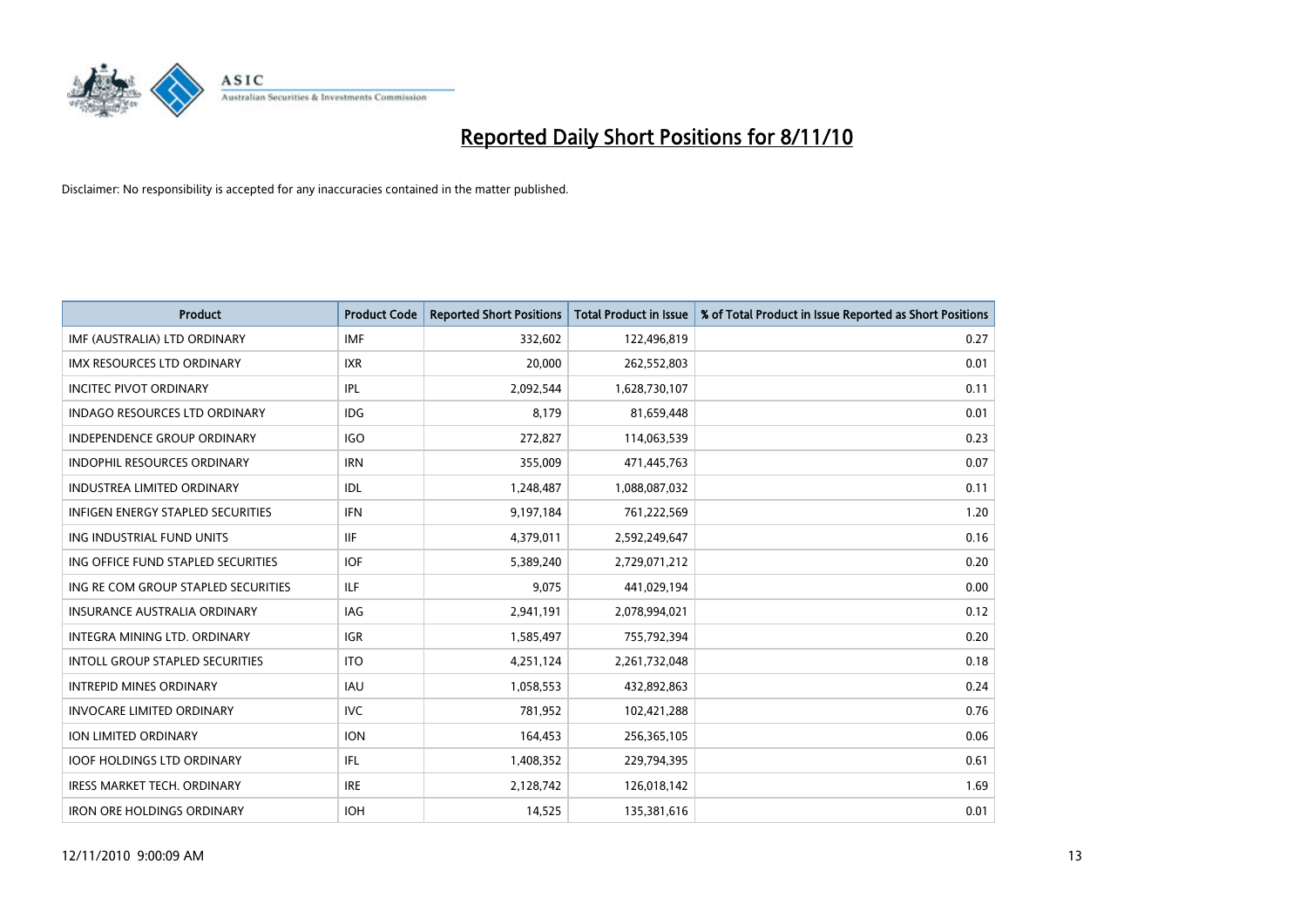

| <b>Product</b>                                  | <b>Product Code</b> | <b>Reported Short Positions</b> | Total Product in Issue | % of Total Product in Issue Reported as Short Positions |
|-------------------------------------------------|---------------------|---------------------------------|------------------------|---------------------------------------------------------|
| <b>ISHARES MSCI EAFE CDI 1:1</b>                | <b>IVE</b>          | 75,419                          | 590,400,000            | 0.01                                                    |
| ISHARES S&P 500 CDI 1:1                         | <b>IVV</b>          | 37,659                          | 116,350,000            | 0.03                                                    |
| ISHARES S&P SCAP 600 CDI 1:1                    | <b>IJR</b>          | 6,316                           | 71,300,000             | 0.01                                                    |
| <b>ISOFT GROUP LIMITED ORDINARY</b>             | <b>ISF</b>          | 18,313,845                      | 1,070,595,874          | 1.71                                                    |
| <b>IVANHOE AUSTRALIA ORDINARY</b>               | <b>IVA</b>          | 127,226                         | 418,083,853            | 0.03                                                    |
| <b>JABIRU METALS LTD ORDINARY</b>               | <b>JML</b>          | 21,890                          | 552,619,180            | 0.00                                                    |
| <b>JAMES HARDIE INDUST CHESS DEPOSITARY INT</b> | <b>IHX</b>          | 10,715,837                      | 435,772,324            | 2.42                                                    |
| <b>JAMESON RESOURCES ORDINARY</b>               | <b>JAL</b>          | 1,600,000                       | 63,885,910             | 2.50                                                    |
| <b>JB HI-FI LIMITED ORDINARY</b>                | <b>IBH</b>          | 9,571,468                       | 109,200,612            | 8.75                                                    |
| <b>KAGARA LTD ORDINARY</b>                      | KZL                 | 5,099,765                       | 707,789,717            | 0.71                                                    |
| KAROON GAS AUSTRALIA ORDINARY                   | <b>KAR</b>          | 641,197                         | 217,295,769            | 0.29                                                    |
| KATHMANDU HOLD LTD ORDINARY                     | <b>KMD</b>          | 629,373                         | 200,000,000            | 0.31                                                    |
| <b>KEYBRIDGE CAPITAL ORDINARY</b>               | <b>KBC</b>          | 5,999                           | 172,070,564            | 0.00                                                    |
| KIMBERLEY METALS LTD ORDINARY                   | <b>KBL</b>          | 2,599                           | 115,216,206            | 0.00                                                    |
| KINGSGATE CONSOLID. ORDINARY                    | <b>KCN</b>          | 1,227,975                       | 101,087,786            | 1.20                                                    |
| LEIGHTON HOLDINGS ORDINARY                      | LEI                 | 5,418,098                       | 300,869,799            | 1.80                                                    |
| LEND LEASE GROUP UNIT/ORD STAPLED               | LLC                 | 784,119                         | 565,558,754            | 0.14                                                    |
| LINC ENERGY LTD ORDINARY                        | <b>LNC</b>          | 1,150,052                       | 497,085,405            | 0.22                                                    |
| LIOUEFIED NATURAL ORDINARY                      | LNG                 | 6,203                           | 213,339,015            | 0.00                                                    |
| LYNAS CORPORATION ORDINARY                      | <b>LYC</b>          | 14,521,012                      | 1,656,999,093          | 0.88                                                    |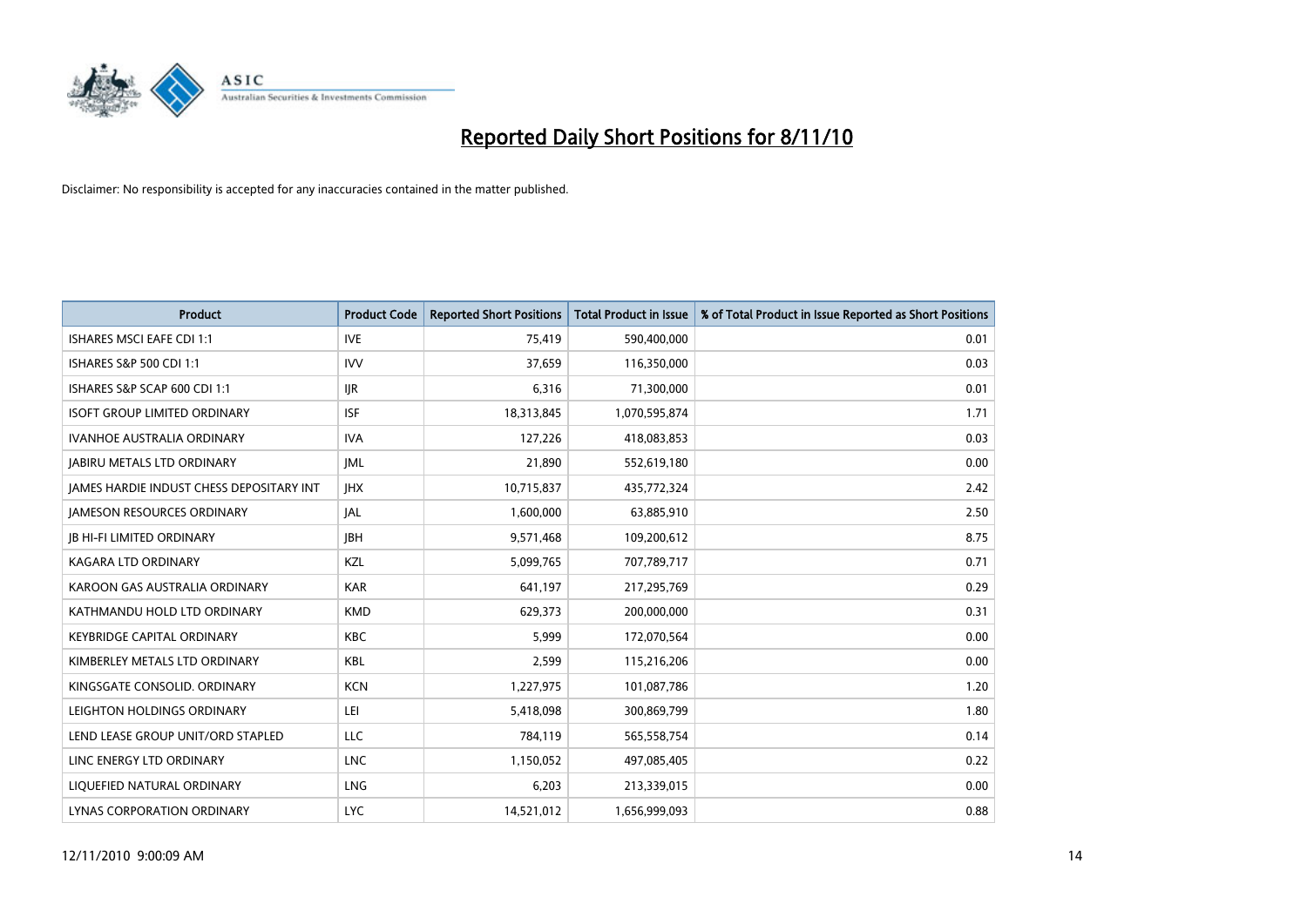

| <b>Product</b>                        | <b>Product Code</b> | <b>Reported Short Positions</b> | Total Product in Issue | % of Total Product in Issue Reported as Short Positions |
|---------------------------------------|---------------------|---------------------------------|------------------------|---------------------------------------------------------|
| MAC SERVICES (THE) ORDINARY           | <b>MSL</b>          | 65,425                          | 165,966,692            | 0.04                                                    |
| MACA LIMITED ORDINARY                 | <b>MLD</b>          | 600,000                         | 150,000,000            | 0.40                                                    |
| MACARTHUR COAL ORDINARY               | <b>MCC</b>          | 1,175,531                       | 299,476,903            | 0.39                                                    |
| MACMAHON HOLDINGS ORDINARY            | <b>MAH</b>          | 1,264,161                       | 733,711,705            | 0.16                                                    |
| MACO ATLAS ROADS GRP ORDINARY STAPLED | <b>MOA</b>          | 818,189                         | 452,345,907            | 0.17                                                    |
| MACQUARIE GROUP LTD ORDINARY          | <b>MOG</b>          | 3,799,536                       | 345,607,816            | 1.09                                                    |
| <b>MANTRA RESOURCES ORDINARY</b>      | <b>MRU</b>          | 429,171                         | 130,229,188            | 0.33                                                    |
| MAP GROUP STAPLED US PROHIBIT.        | <b>MAP</b>          | 876,190                         | 1,861,210,782          | 0.04                                                    |
| <b>MARION ENERGY ORDINARY</b>         | <b>MAE</b>          | 374,994                         | 429,822,043            | 0.09                                                    |
| MCMILLAN SHAKESPEARE ORDINARY         | <b>MMS</b>          | 177,161                         | 67,849,516             | 0.26                                                    |
| MCPHERSON'S LTD ORDINARY              | <b>MCP</b>          | 17,869                          | 71,651,758             | 0.02                                                    |
| MEDUSA MINING LTD ORDINARY            | <b>MML</b>          | 824,647                         | 187,584,911            | 0.44                                                    |
| MELBOURNE IT LIMITED ORDINARY         | MLB                 | 144,647                         | 80,029,955             | 0.18                                                    |
| MEO AUSTRALIA LTD ORDINARY            | <b>MEO</b>          | 448,554                         | 477,220,955            | 0.09                                                    |
| <b>MERMAID MARINE ORDINARY</b>        | <b>MRM</b>          | 186,300                         | 202,082,349            | 0.09                                                    |
| MESOBLAST LIMITED ORDINARY            | <b>MSB</b>          | 18,709                          | 158,140,556            | 0.01                                                    |
| METALS X LIMITED ORDINARY             | <b>MLX</b>          | 326,940                         | 1,365,661,782          | 0.03                                                    |
| METCASH LIMITED ORDINARY              | <b>MTS</b>          | 19,985,078                      | 768,523,847            | 2.59                                                    |
| METGASCO LIMITED ORDINARY             | <b>MEL</b>          | 235,435                         | 250,803,468            | 0.09                                                    |
| METMINCO LIMITED ORDINARY             | <b>MNC</b>          | 350,000                         | 836,622,979            | 0.04                                                    |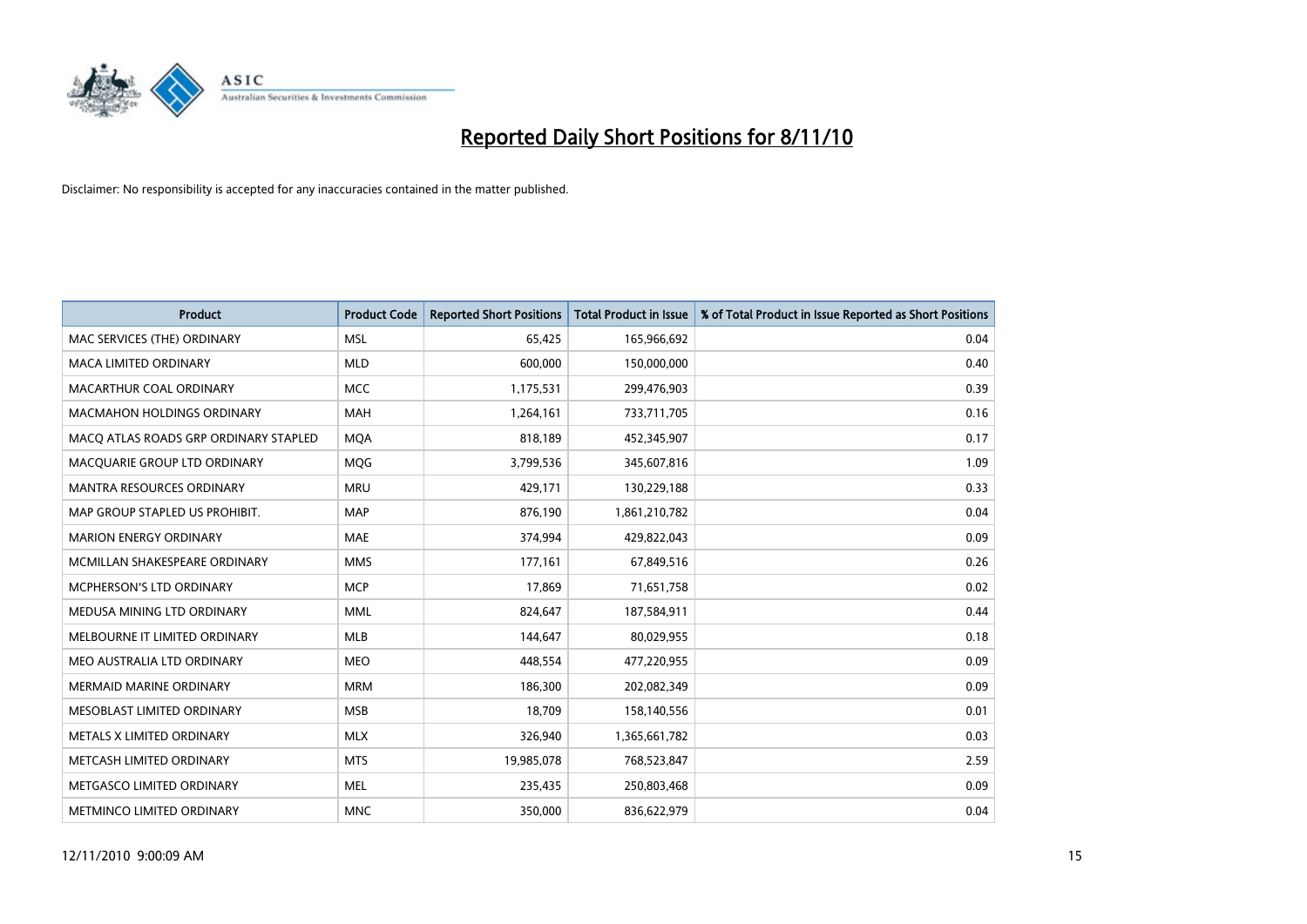

| <b>Product</b>                    | <b>Product Code</b> | <b>Reported Short Positions</b> | Total Product in Issue | % of Total Product in Issue Reported as Short Positions |
|-----------------------------------|---------------------|---------------------------------|------------------------|---------------------------------------------------------|
| MICLYN EXP OFFSHR ORDINARY        | <b>MIO</b>          | 349,150                         | 271,700,000            | 0.12                                                    |
| MINARA RESOURCES ORDINARY         | <b>MRE</b>          | 4,976,715                       | 1,167,783,517          | 0.42                                                    |
| MINCOR RESOURCES NL ORDINARY      | <b>MCR</b>          | 251,575                         | 200,608,804            | 0.12                                                    |
| MINERAL DEPOSITS ORDINARY         | <b>MDL</b>          | 928,008                         | 606,941,673            | 0.15                                                    |
| MINERAL RESOURCES, ORDINARY       | <b>MIN</b>          | 735,267                         | 167,939,485            | 0.43                                                    |
| MIRABELA NICKEL LTD ORDINARY      | <b>MBN</b>          | 11,534,967                      | 485,383,737            | 2.35                                                    |
| MIRVAC GROUP STAPLED SECURITIES   | <b>MGR</b>          | 3,826,285                       | 3,415,819,357          | 0.11                                                    |
| MITCHELL COMMUNITCA. ORDINARY     | <b>MCU</b>          | 16,057                          | 301,883,014            | 0.01                                                    |
| MOLOPO ENERGY LTD ORDINARY        | <b>MPO</b>          | 1,805,850                       | 250,972,584            | 0.71                                                    |
| MONADELPHOUS GROUP ORDINARY       | <b>MND</b>          | 569,422                         | 87,521,827             | 0.65                                                    |
| MORTGAGE CHOICE LTD ORDINARY      | <b>MOC</b>          | 10,430                          | 119,948,255            | 0.01                                                    |
| <b>MOUNT GIBSON IRON ORDINARY</b> | <b>MGX</b>          | 4,052,317                       | 1,082,570,693          | 0.35                                                    |
| MULTIPLEX SITES SITES             | <b>MXUPA</b>        | 100                             | 4,500,000              | 0.00                                                    |
| MURCHISON METALS LTD ORDINARY     | <b>MMX</b>          | 8,508,030                       | 435,884,268            | 1.95                                                    |
| MYER HOLDINGS LTD ORDINARY        | <b>MYR</b>          | 18,428,564                      | 581,617,884            | 3.17                                                    |
| MYSTATE LIMITED ORDINARY          | <b>MYS</b>          | 1,400                           | 67,439,158             | 0.00                                                    |
| NATIONAL AUST. BANK ORDINARY      | <b>NAB</b>          | 11,480,226                      | 2,133,340,708          | 0.52                                                    |
| NATURAL FUEL LIMITED ORDINARY     | <b>NFL</b>          |                                 | 721,912                | 0.00                                                    |
| NAVITAS LIMITED ORDINARY          | <b>NVT</b>          | 636,281                         | 342,450,567            | 0.19                                                    |
| NEPTUNE MARINE ORDINARY           | <b>NMS</b>          | 1,723,768                       | 442,223,834            | 0.38                                                    |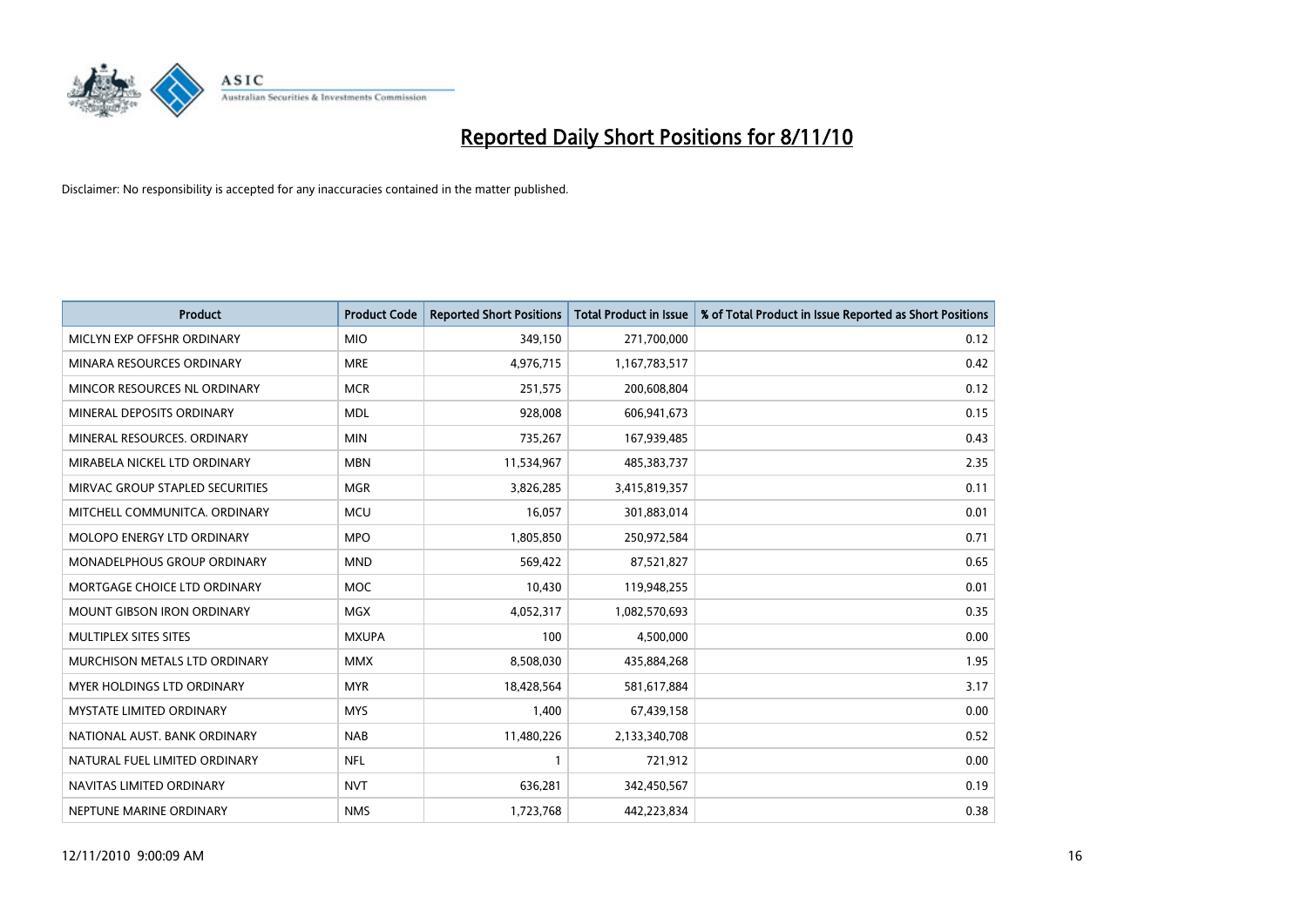

| <b>Product</b>                | <b>Product Code</b> | <b>Reported Short Positions</b> | <b>Total Product in Issue</b> | % of Total Product in Issue Reported as Short Positions |
|-------------------------------|---------------------|---------------------------------|-------------------------------|---------------------------------------------------------|
| NEW HOPE CORPORATION ORDINARY | <b>NHC</b>          | 512,891                         | 830,230,549                   | 0.07                                                    |
| NEWCREST MINING ORDINARY      | <b>NCM</b>          | 4,246,004                       | 764,486,927                   | 0.52                                                    |
| NEWS CORP A NON-VOTING CDI    | <b>NWSLV</b>        | 602,279                         | 1,828,178,274                 | 0.04                                                    |
| NEWS CORP B VOTING CDI        | <b>NWS</b>          | 7,005,421                       | 798,520,953                   | 0.88                                                    |
| NEXBIS LIMITED ORDINARY       | <b>NBS</b>          | 63,733                          | 498,972,940                   | 0.01                                                    |
| NEXUS ENERGY LIMITED ORDINARY | <b>NXS</b>          | 5,483,839                       | 988,257,304                   | 0.56                                                    |
| NIB HOLDINGS LIMITED ORDINARY | <b>NHF</b>          | 8,911                           | 495,431,427                   | 0.00                                                    |
| NICK SCALI LIMITED ORDINARY   | <b>NCK</b>          | 35,846                          | 81,000,000                    | 0.04                                                    |
| NIDO PETROLEUM ORDINARY       | <b>NDO</b>          | 11,053,463                      | 1,266,550,321                 | 0.87                                                    |
| NKWE PLATINUM 10C US COMMON   | <b>NKP</b>          | 224,690                         | 559,651,184                   | 0.04                                                    |
| NOBLE MINERAL RES ORDINARY    | <b>NMG</b>          | 111,467                         | 303,874,726                   | 0.04                                                    |
| NORFOLK GROUP ORDINARY        | <b>NFK</b>          | 15,969                          | 158,890,730                   | 0.01                                                    |
| NORTHERN CREST ORDINARY       | <b>NOC</b>          | 24,345                          | 116,074,781                   | 0.02                                                    |
| NORTHERN IRON LTD ORDINARY    | <b>NFE</b>          | 1,229,072                       | 336,035,503                   | 0.36                                                    |
| NOVOGEN LIMITED ORDINARY      | <b>NRT</b>          | 32,949                          | 102,125,894                   | 0.03                                                    |
| NRW HOLDINGS LIMITED ORDINARY | <b>NWH</b>          | 395,860                         | 251,223,000                   | 0.16                                                    |
| NUFARM LIMITED ORDINARY       | <b>NUF</b>          | 7,178,316                       | 261,775,731                   | 2.74                                                    |
| NUPLEX INDUSTRIES ORDINARY    | <b>NPX</b>          | 51,989                          | 195,060,783                   | 0.03                                                    |
| NYOTA MINERALS LTD ORDINARY   | <b>NYO</b>          | 568,750                         | 452,935,583                   | 0.13                                                    |
| OAKTON LIMITED ORDINARY       | <b>OKN</b>          | 661,085                         | 93,674,235                    | 0.70                                                    |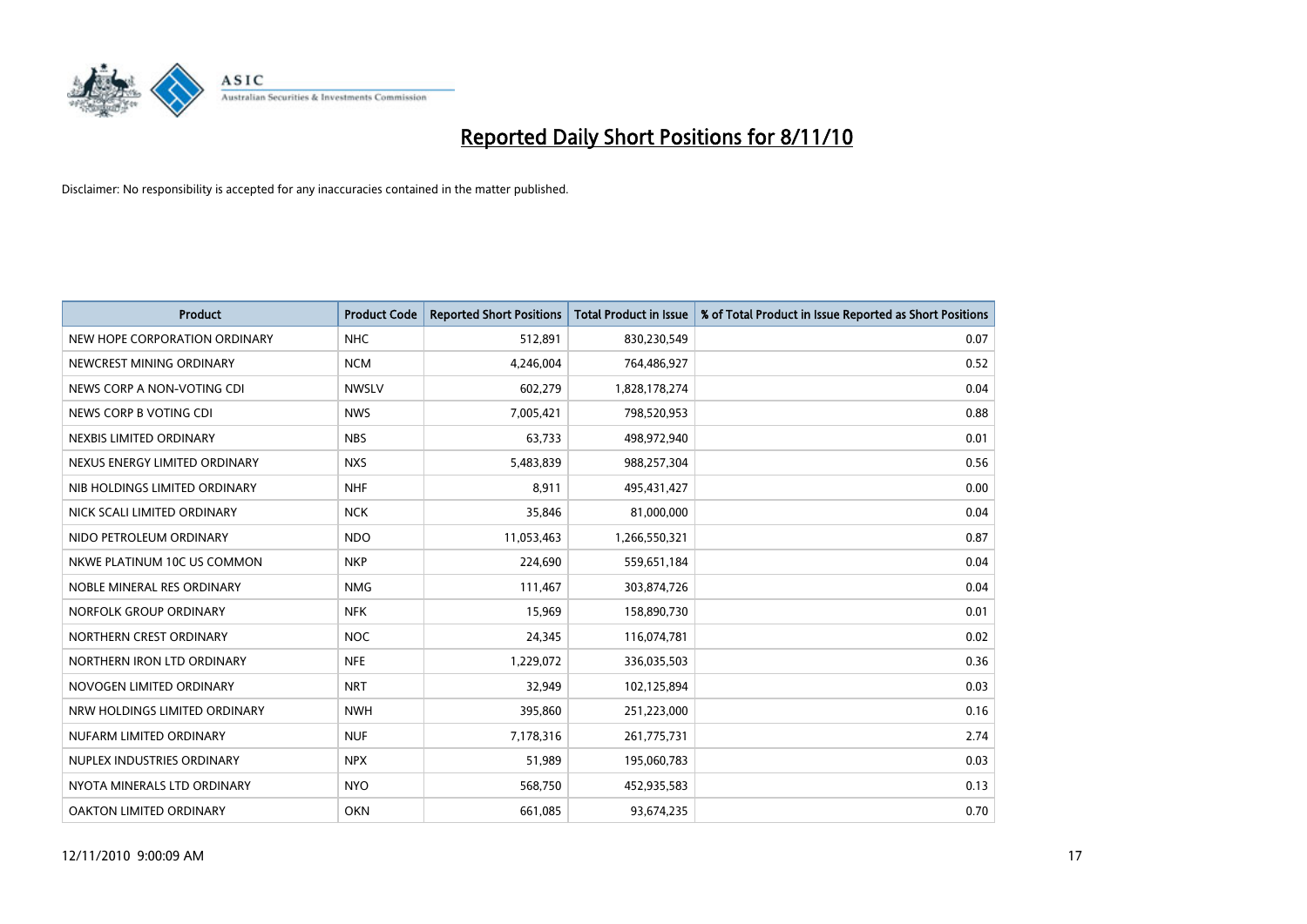

| <b>Product</b>                          | <b>Product Code</b> | <b>Reported Short Positions</b> | <b>Total Product in Issue</b> | % of Total Product in Issue Reported as Short Positions |
|-----------------------------------------|---------------------|---------------------------------|-------------------------------|---------------------------------------------------------|
| OCEANAGOLD CORP. CHESS DEPOSITARY INT   | <b>OGC</b>          | 599,227                         | 249,874,252                   | 0.24                                                    |
| OCEANIA CAPITAL LTD ORDINARY            | <b>OCP</b>          | 2,500                           | 91,921,295                    | 0.00                                                    |
| OIL SEARCH LTD ORDINARY                 | OSH                 | 10,684,258                      | 1,312,888,303                 | 0.78                                                    |
| OM HOLDINGS LIMITED ORDINARY            | <b>OMH</b>          | 1,244,550                       | 503,085,150                   | 0.24                                                    |
| <b>ONESTEEL LIMITED ORDINARY</b>        | OST                 | 1,271,061                       | 1,334,683,421                 | 0.09                                                    |
| ORICA LIMITED ORDINARY                  | ORI                 | 2,485,840                       | 362,100,430                   | 0.68                                                    |
| ORIGIN ENERGY ORDINARY                  | <b>ORG</b>          | 5,007,671                       | 884,469,012                   | 0.55                                                    |
| OROCOBRE LIMITED ORDINARY               | <b>ORE</b>          | 32,982                          | 91,181,996                    | 0.03                                                    |
| OROTONGROUP LIMITED ORDINARY            | ORL                 |                                 | 40,880,902                    | 0.00                                                    |
| OTTO ENERGY LIMITED ORDINARY            | <b>OEL</b>          | 109,204                         | 1,134,540,071                 | 0.01                                                    |
| OZ MINERALS ORDINARY                    | OZL                 | 25,463,897                      | 3,192,066,057                 | 0.80                                                    |
| PACIFIC BRANDS ORDINARY                 | <b>PBG</b>          | 3,535,720                       | 931,386,248                   | 0.39                                                    |
| PALADIN ENERGY LTD ORDINARY             | <b>PDN</b>          | 18,907,375                      | 718,423,382                   | 2.67                                                    |
| PANAUST LIMITED ORDINARY                | <b>PNA</b>          | 7,115,861                       | 2,955,176,819                 | 0.24                                                    |
| PANORAMIC RESOURCES ORDINARY            | PAN                 | 722,717                         | 206,062,842                   | 0.35                                                    |
| PAPERLINX LIMITED ORDINARY              | <b>PPX</b>          | 16,101,604                      | 603,580,761                   | 2.66                                                    |
| PAPERLINX SPS TRUST STEP UP PERP. PREF. | <b>PXUPA</b>        | 5,000                           | 2,850,000                     | 0.18                                                    |
| PATTIES FOODS LTD ORDINARY              | PFL                 |                                 | 138,908,853                   | 0.00                                                    |
| PEAK RESOURCES ORDINARY                 | <b>PEK</b>          | 217,500                         | 125,035,593                   | 0.17                                                    |
| PEET LIMITED ORDINARY                   | <b>PPC</b>          | 124,243                         | 302,965,804                   | 0.04                                                    |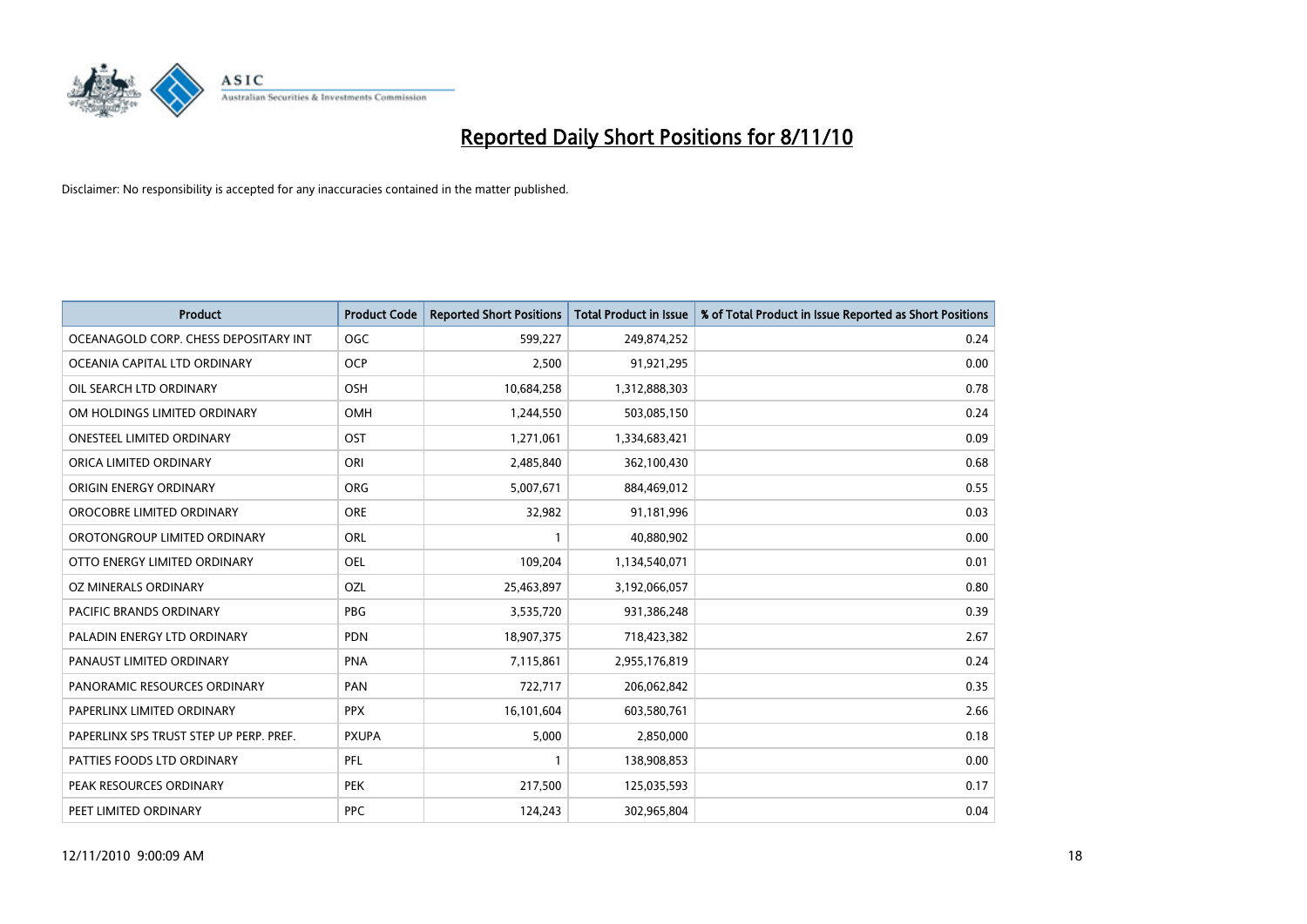

| <b>Product</b>                       | <b>Product Code</b> | <b>Reported Short Positions</b> | <b>Total Product in Issue</b> | % of Total Product in Issue Reported as Short Positions |
|--------------------------------------|---------------------|---------------------------------|-------------------------------|---------------------------------------------------------|
| PENINSULA MINERALS ORDINARY          | <b>PEN</b>          | 5,000                           | 1,637,297,877                 | 0.00                                                    |
| PERILYA LIMITED ORDINARY             | PEM                 | 467,918                         | 526,075,563                   | 0.09                                                    |
| PERPETUAL LIMITED ORDINARY           | PPT                 | 2,270,085                       | 43,692,215                    | 5.22                                                    |
| PERSEUS MINING LTD ORDINARY          | PRU                 | 1,785,179                       | 421,307,088                   | 0.43                                                    |
| PETSEC ENERGY ORDINARY               | <b>PSA</b>          | 223,332                         | 231,283,622                   | 0.10                                                    |
| PHARMAXIS LTD ORDINARY               | <b>PXS</b>          | 1,957,536                       | 225,852,684                   | 0.86                                                    |
| PHOTON GROUP LTD ORDINARY            | <b>PGA</b>          | 250,510                         | 1,540,543,357                 | 0.02                                                    |
| PIKE RIVER COAL ORDINARY             | <b>PRC</b>          | 282,595                         | 405,301,433                   | 0.07                                                    |
| PLATINUM ASSET ORDINARY              | <b>PTM</b>          | 4,200,984                       | 561,347,878                   | 0.73                                                    |
| PLATINUM AUSTRALIA ORDINARY          | <b>PLA</b>          | 6,719,080                       | 321,130,521                   | 2.08                                                    |
| PLATINUM CAPITAL LTD ORDINARY        | <b>PMC</b>          |                                 | 163,732,888                   | 0.00                                                    |
| PLUTON RESOURCES ORDINARY            | <b>PLV</b>          | 751,500                         | 156,049,880                   | 0.48                                                    |
| <b>PMP LIMITED ORDINARY</b>          | <b>PMP</b>          | 1,714,435                       | 335,338,483                   | 0.50                                                    |
| PORT BOUVARD LIMITED ORDINARY        | PBD                 | 6,754                           | 593,868,295                   | 0.00                                                    |
| PREMIER INVESTMENTS ORDINARY         | <b>PMV</b>          | 175,106                         | 155,030,045                   | 0.12                                                    |
| PRIMARY HEALTH CARE ORDINARY         | <b>PRY</b>          | 10,398,763                      | 495,978,188                   | 2.09                                                    |
| PRIME INFR GROUP. STAPLED SECURITIES | PIH                 | 689,730                         | 351,776,795                   | 0.19                                                    |
| PRIME MEDIA GRP LTD ORDINARY         | <b>PRT</b>          | 2                               | 366,330,303                   | 0.00                                                    |
| PRIMEAG AUSTRALIA ORDINARY           | PAG                 | 311,454                         | 150,569,976                   | 0.21                                                    |
| PROGEN PHARMACEUTIC ORDINARY         | PGL                 | 151,596                         | 24,709,097                    | 0.61                                                    |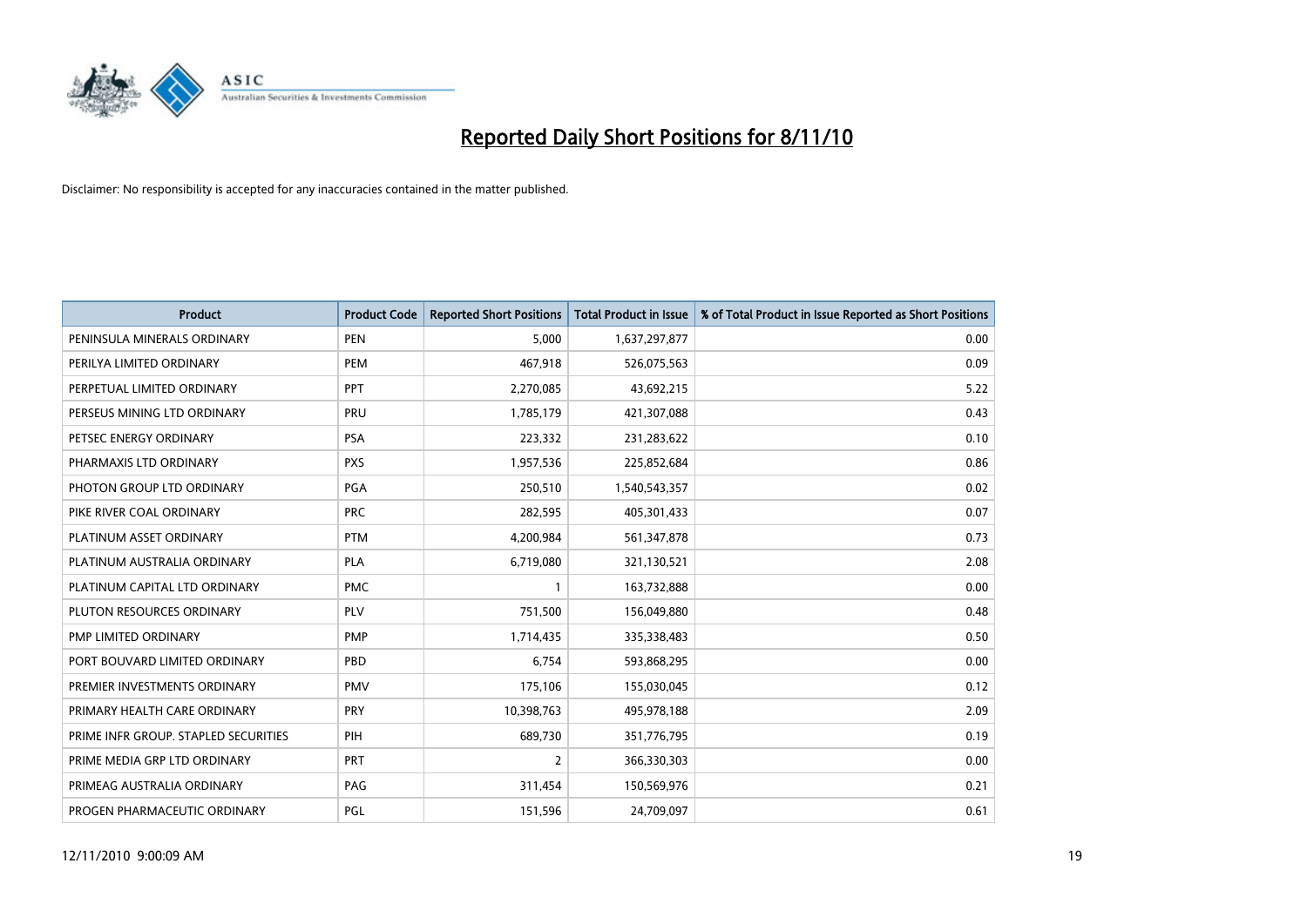

| <b>Product</b>                       | <b>Product Code</b> | <b>Reported Short Positions</b> | <b>Total Product in Issue</b> | % of Total Product in Issue Reported as Short Positions |
|--------------------------------------|---------------------|---------------------------------|-------------------------------|---------------------------------------------------------|
| PROGRAMMED ORDINARY                  | <b>PRG</b>          | 1,034,604                       | 118,169,908                   | 0.88                                                    |
| <b>PSIVIDA CORP CDI 1:1</b>          | <b>PVA</b>          | 6,878                           | 7,805,836                     | 0.09                                                    |
| <b>QANTAS AIRWAYS ORDINARY</b>       | QAN                 | 27,215,269                      | 2,265,123,620                 | 1.21                                                    |
| OBE INSURANCE GROUP ORDINARY         | OBE                 | 20,993,434                      | 1,051,600,529                 | 1.98                                                    |
| <b>QUBE LOGISTICS ORDINARY UNITS</b> | <b>QUB</b>          | 300                             | 517,868,029                   | 0.00                                                    |
| RAMELIUS RESOURCES ORDINARY          | <b>RMS</b>          | 37,248                          | 291,208,795                   | 0.01                                                    |
| RAMSAY HEALTH CARE ORDINARY          | <b>RHC</b>          | 1,684,043                       | 202,081,252                   | 0.82                                                    |
| RANGE RESOURCES LTD ORDINARY         | <b>RRS</b>          | 1,250,000                       | 1,180,974,672                 | 0.11                                                    |
| <b>RCR TOMLINSON ORDINARY</b>        | <b>RCR</b>          | 68,067                          | 131,887,672                   | 0.05                                                    |
| <b>REA GROUP ORDINARY</b>            | <b>REA</b>          | 4,713                           | 129,691,280                   | 0.00                                                    |
| <b>RED 5 LIMITED ORDINARY</b>        | <b>RED</b>          | 155,610                         | 1,079,288,043                 | 0.02                                                    |
| <b>RED FORK ENERGY ORDINARY</b>      | <b>RFE</b>          | 7,696                           | 139,535,000                   | 0.01                                                    |
| REDFLEX HOLDINGS ORDINARY            | <b>RDF</b>          | 3,225                           | 110,345,599                   | 0.00                                                    |
| REED RESOURCES LTD ORDINARY          | <b>RDR</b>          | 268,205                         | 192,271,768                   | 0.14                                                    |
| <b>REGIS RESOURCES ORDINARY</b>      | <b>RRL</b>          | 548,706                         | 428,945,834                   | 0.13                                                    |
| RESMED INC CDI 10:1                  | <b>RMD</b>          | 8,192,201                       | 1,516,163,980                 | 0.54                                                    |
| RESOLUTE MINING ORDINARY             | <b>RSG</b>          | 976,232                         | 451,503,505                   | 0.22                                                    |
| RESOURCE EQUIP LTD ORDINARY          | <b>RQL</b>          | 70,774                          | 154,245,545                   | 0.05                                                    |
| RESOURCE GENERATION ORDINARY         | <b>RES</b>          | 232,073                         | 182,680,530                   | 0.13                                                    |
| REVERSE CORP LIMITED ORDINARY        | <b>REF</b>          | 25,141                          | 92,382,175                    | 0.03                                                    |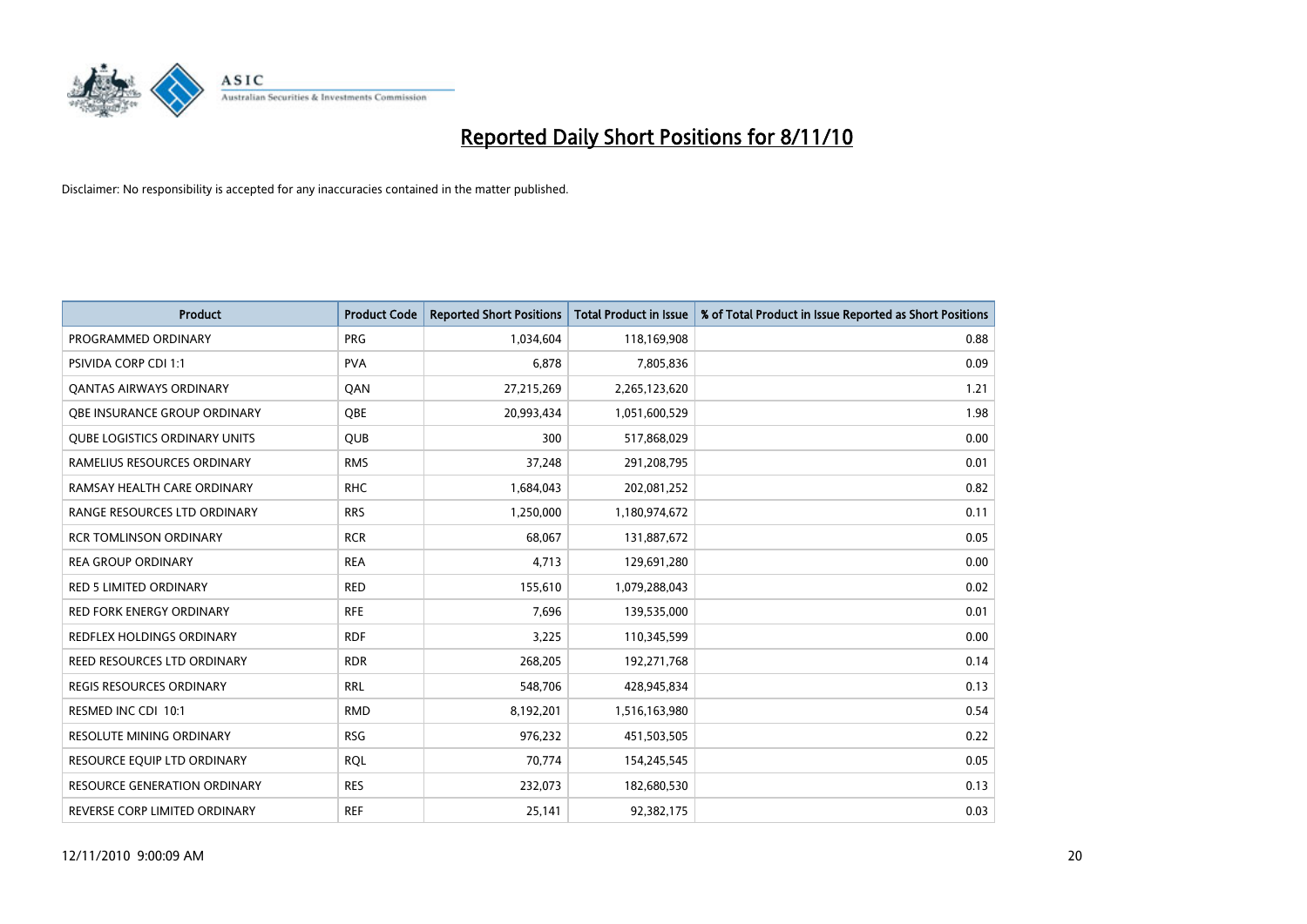

| <b>Product</b>                       | <b>Product Code</b> | <b>Reported Short Positions</b> | Total Product in Issue | % of Total Product in Issue Reported as Short Positions |
|--------------------------------------|---------------------|---------------------------------|------------------------|---------------------------------------------------------|
| <b>REX MINERALS LIMITED ORDINARY</b> | <b>RXM</b>          | 40,930                          | 132,199,460            | 0.03                                                    |
| RHG LIMITED ORDINARY                 | <b>RHG</b>          | 13,020                          | 318,745,978            | 0.00                                                    |
| <b>RIDLEY CORPORATION ORDINARY</b>   | <b>RIC</b>          | 53,937                          | 307,817,071            | 0.02                                                    |
| RIO TINTO LIMITED ORDINARY           | <b>RIO</b>          | 19,429,092                      | 435,758,720            | 4.43                                                    |
| RIVERCITY MOTORWAY STAPLED           | <b>RCY</b>          | 300,208                         | 957,010,115            | 0.03                                                    |
| RIVERSDALE MINING ORDINARY           | <b>RIV</b>          | 127,964                         | 236,051,188            | 0.05                                                    |
| ROC OIL COMPANY ORDINARY             | <b>ROC</b>          | 4,123,445                       | 713,154,560            | 0.57                                                    |
| SAI GLOBAL LIMITED ORDINARY          | SAI                 | 64,632                          | 197,905,160            | 0.03                                                    |
| SALMAT LIMITED ORDINARY              | <b>SLM</b>          | 78,195                          | 159,134,483            | 0.05                                                    |
| SAMSON OIL & GAS LTD ORDINARY        | SSN                 | 380,000                         | 1,664,588,164          | 0.02                                                    |
| SANDFIRE RESOURCES ORDINARY          | <b>SFR</b>          | 32,339                          | 131,734,760            | 0.02                                                    |
| <b>SANTOS LTD ORDINARY</b>           | <b>STO</b>          | 4,035,223                       | 834,058,037            | 0.48                                                    |
| SARACEN MINERAL ORDINARY             | <b>SAR</b>          | 113,036                         | 492,151,415            | 0.02                                                    |
| SEDGMAN LIMITED ORDINARY             | <b>SDM</b>          | 159,414                         | 207,997,898            | 0.07                                                    |
| SEEK LIMITED ORDINARY                | <b>SEK</b>          | 3,196,789                       | 336,584,488            | 0.94                                                    |
| SENETAS CORPORATION ORDINARY         | <b>SEN</b>          | 756,999                         | 461,522,263            | 0.16                                                    |
| SERVCORP LIMITED ORDINARY            | SRV                 | 92,391                          | 98,440,807             | 0.09                                                    |
| SERVICE STREAM ORDINARY              | <b>SSM</b>          | 393,559                         | 283,418,867            | 0.14                                                    |
| SEVEN GROUP HOLDINGS ORDINARY        | <b>SVW</b>          | 87,748                          | 305,410,281            | 0.03                                                    |
| SIGMA PHARMACEUTICAL ORDINARY        | SIP                 | 8,153,177                       | 1,178,626,572          | 0.69                                                    |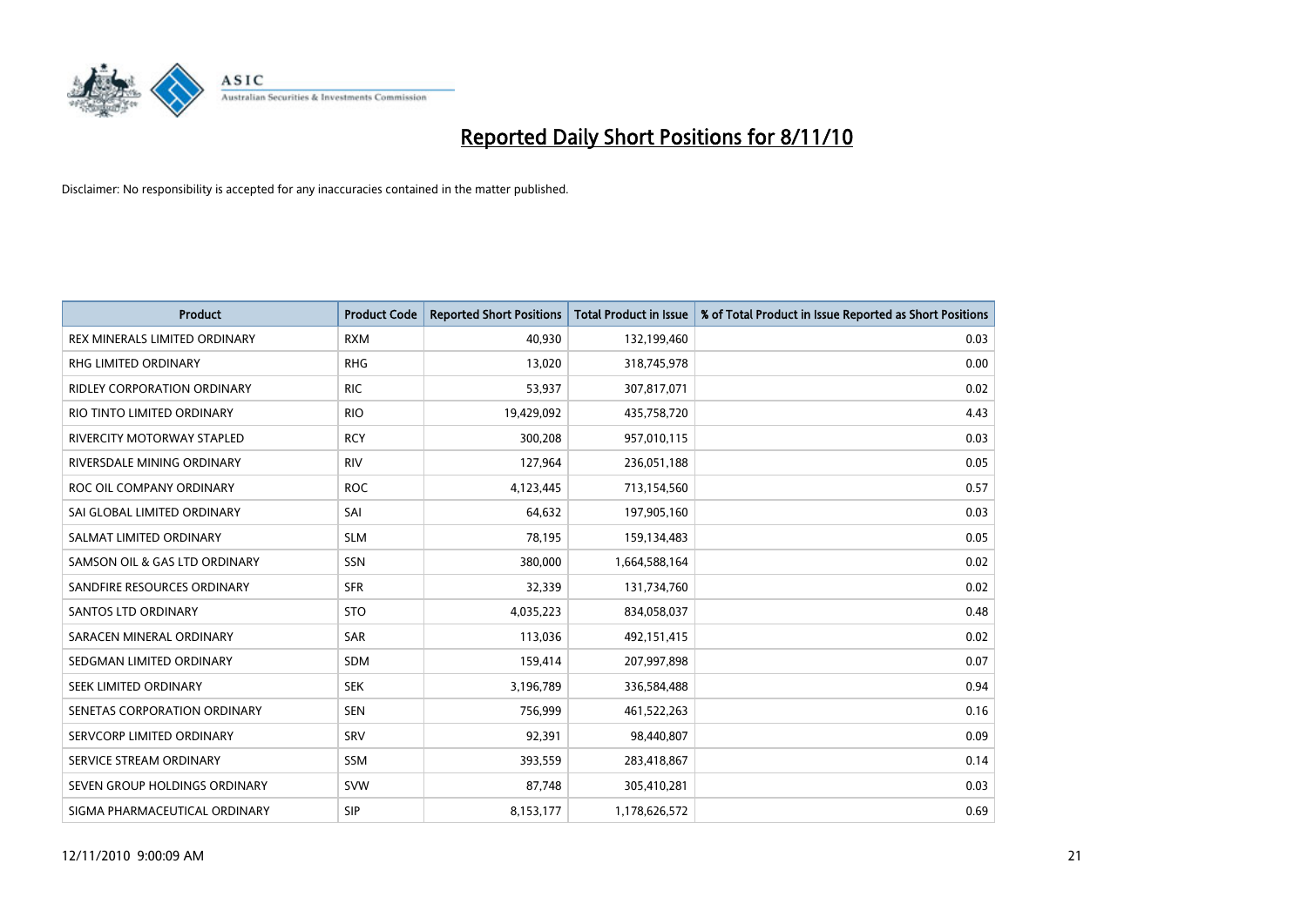

| <b>Product</b>                           | <b>Product Code</b> | <b>Reported Short Positions</b> | <b>Total Product in Issue</b> | % of Total Product in Issue Reported as Short Positions |
|------------------------------------------|---------------------|---------------------------------|-------------------------------|---------------------------------------------------------|
| SILEX SYSTEMS ORDINARY                   | <b>SLX</b>          | 177,054                         | 149,506,391                   | 0.10                                                    |
| SILVER LAKE RESOURCE ORDINARY            | <b>SLR</b>          | 65,384                          | 178,757,838                   | 0.03                                                    |
| SIMS METAL MGMT LTD ORDINARY             | SGM                 | 3,679,730                       | 204,675,998                   | 1.80                                                    |
| SINGAPORE TELECOMM. CHESS DEPOSITARY INT | SGT                 | 2,742,385                       | 381,238,779                   | 0.72                                                    |
| SKILLED GROUP LTD ORDINARY               | <b>SKE</b>          | 95,407                          | 190,738,408                   | 0.04                                                    |
| SKY CITY ENTERTAIN, ORDINARY             | <b>SKC</b>          | 15,212,778                      | 575,114,687                   | 2.64                                                    |
| SKY NETWORK ORDINARY                     | SKT                 | 1,254,140                       | 389,139,785                   | 0.32                                                    |
| SMS MANAGEMENT, ORDINARY                 | <b>SMX</b>          | 38.033                          | 67,661,358                    | 0.06                                                    |
| SONIC HEALTHCARE ORDINARY                | <b>SHL</b>          | 5,541,160                       | 388,429,875                   | 1.42                                                    |
| SOUL PATTINSON (W.H) ORDINARY            | SOL                 | 224                             | 238,640,580                   | 0.00                                                    |
| SP AUSNET STAPLED SECURITIES             | SPN                 | 6,659,358                       | 2,748,353,504                 | 0.24                                                    |
| SPARK INFRASTRUCTURE STAPLED SECURITIES  | SKI                 | 23,301,134                      | 1,326,734,264                 | 1.75                                                    |
| SPDR 200 FUND ETF UNITS                  | STW                 | 7,408                           | 57,428,081                    | 0.01                                                    |
| SPECIALTY FASHION ORDINARY               | <b>SFH</b>          | 1,581,650                       | 191,268,264                   | 0.82                                                    |
| SPOTLESS GROUP LTD ORDINARY              | <b>SPT</b>          | 1,172,566                       | 261,070,153                   | 0.44                                                    |
| ST BARBARA LIMITED ORDINARY              | <b>SBM</b>          | 18,807,713                      | 1,953,668,407                 | 0.95                                                    |
| STANMORE COAL LTD ORDINARY               | <b>SMR</b>          | 4,370                           | 61,196,609                    | 0.01                                                    |
| STH AMERICAN COR LTD ORDINARY            | SAY                 | 9,200                           | 233,651,371                   | 0.00                                                    |
| STHN CROSS MEDIA ORDINARY                | SXL                 | 101,078                         | 378,827,750                   | 0.02                                                    |
| STOCKLAND UNITS/ORD STAPLED              | SGP                 | 11,507,511                      | 2,383,036,717                 | 0.46                                                    |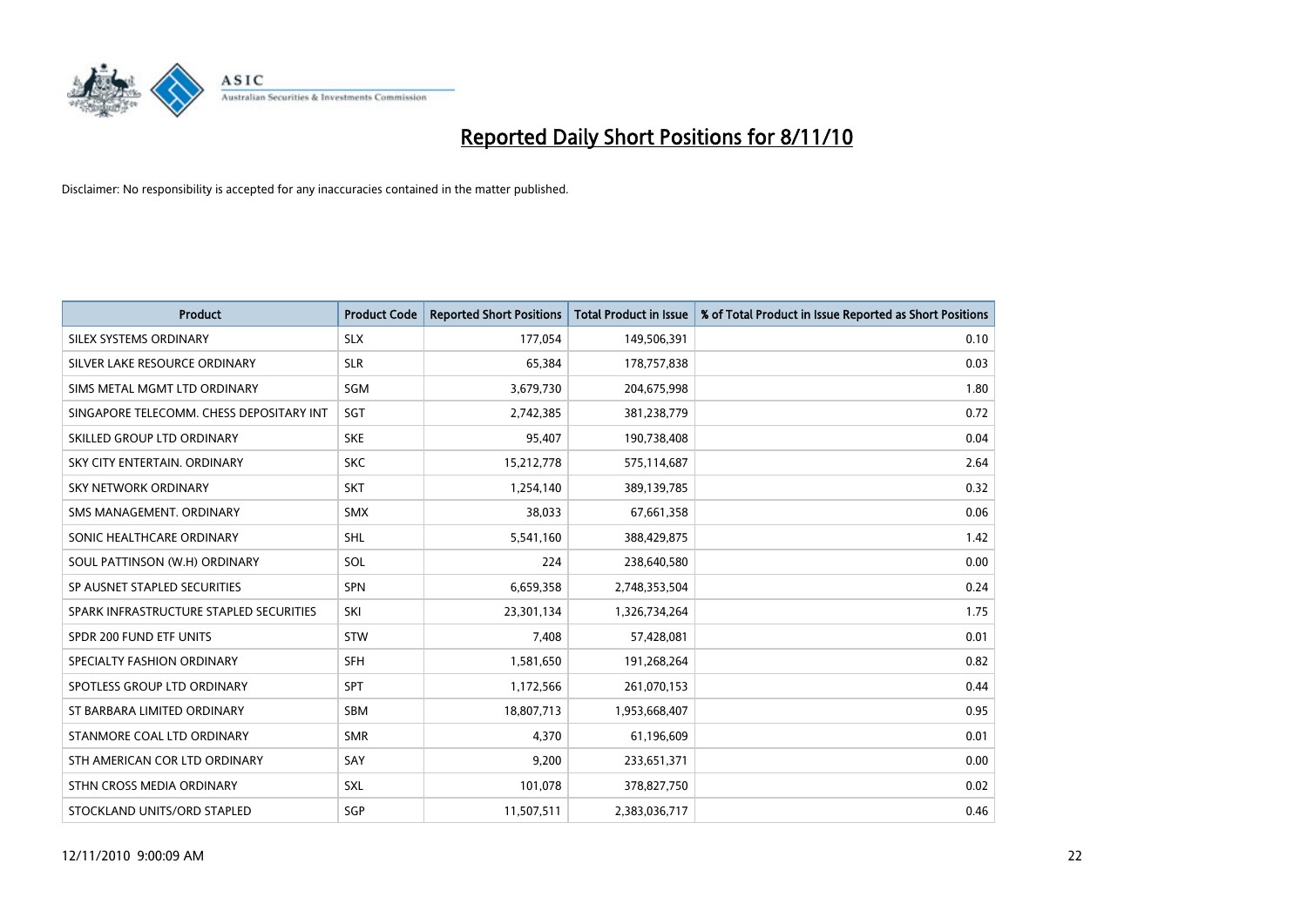

| <b>Product</b>                      | <b>Product Code</b> | <b>Reported Short Positions</b> | Total Product in Issue | % of Total Product in Issue Reported as Short Positions |
|-------------------------------------|---------------------|---------------------------------|------------------------|---------------------------------------------------------|
| <b>STRAITS RESOURCES ORDINARY</b>   | SRL                 | 4,704,625                       | 255,203,613            | 1.84                                                    |
| STW COMMUNICATIONS ORDINARY         | SGN                 | 280,144                         | 364,310,964            | 0.07                                                    |
| SUNCORP-METWAY, ORDINARY            | <b>SUN</b>          | 5,161,925                       | 1,281,390,524          | 0.41                                                    |
| SUNDANCE RESOURCES ORDINARY         | <b>SDL</b>          | 13,596,508                      | 2,709,995,932          | 0.50                                                    |
| SUNLAND GROUP LTD ORDINARY          | <b>SDG</b>          | 93,195                          | 251,107,692            | 0.04                                                    |
| SUPER CHEAP AUTO GRP ORDINARY       | <b>SUL</b>          | 301,420                         | 128,752,619            | 0.23                                                    |
| <b>SWICK MINING ORDINARY</b>        | <b>SWK</b>          | 1,548                           | 236,724,970            | 0.00                                                    |
| SYLVANIA RESOURCES ORDINARY         | <b>SLV</b>          | 50,499                          | 250,791,142            | 0.02                                                    |
| SYMEX HOLDINGS ORDINARY             | <b>SYM</b>          | 6,633                           | 125,037,628            | 0.01                                                    |
| TABCORP HOLDINGS LTD ORDINARY       | <b>TAH</b>          | 2,649,637                       | 654,446,483            | 0.39                                                    |
| <b>TALENT2 INTERNATION ORDINARY</b> | <b>TWO</b>          | 7                               | 141,342,500            | 0.00                                                    |
| <b>TALISMAN MINING ORDINARY</b>     | <b>TLM</b>          | 16,389                          | 110,536,483            | 0.01                                                    |
| TAP OIL LIMITED ORDINARY            | <b>TAP</b>          | 2,514,802                       | 231,229,499            | 1.08                                                    |
| TASSAL GROUP LIMITED ORDINARY       | <b>TGR</b>          | 2,785,632                       | 146,304,404            | 1.89                                                    |
| TATTS GROUP LTD ORDINARY            | <b>TTS</b>          | 7,014,388                       | 1,300,888,465          | 0.54                                                    |
| TELECOM CORPORATION ORDINARY        | <b>TEL</b>          | 27,798,740                      | 1,924,564,687          | 1.44                                                    |
| TELSTRA CORPORATION, ORDINARY       | <b>TLS</b>          | 9,451,857                       | 12,443,074,357         | 0.08                                                    |
| TEN NETWORK HOLDINGS ORDINARY       | <b>TEN</b>          | 8,112,760                       | 1,045,236,720          | 0.78                                                    |
| TFS CORPORATION LTD ORDINARY        | <b>TFC</b>          | 63,054                          | 227,360,909            | 0.02                                                    |
| THE REJECT SHOP ORDINARY            | <b>TRS</b>          | 29,599                          | 26,033,570             | 0.11                                                    |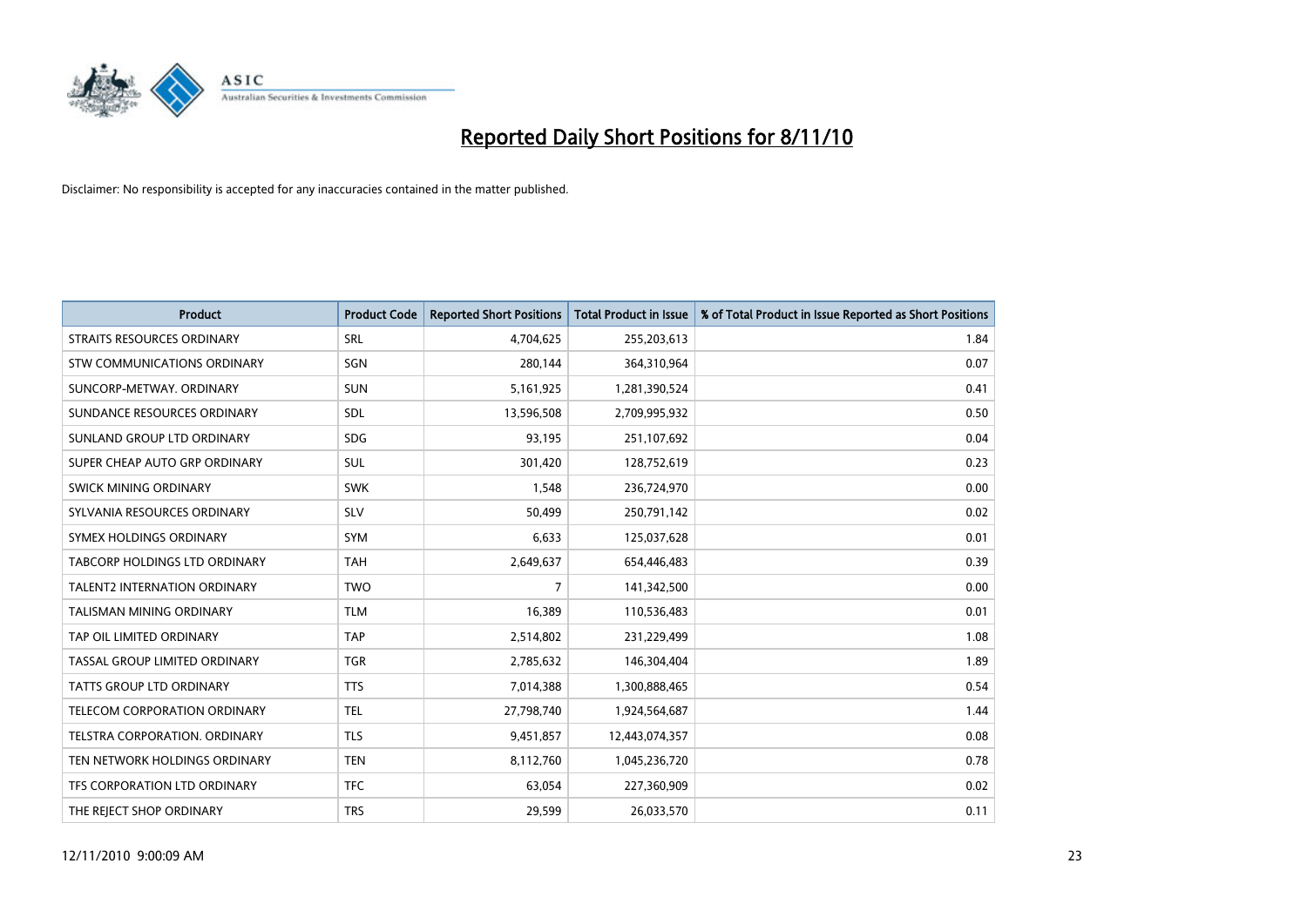

| <b>Product</b>                          | <b>Product Code</b> | <b>Reported Short Positions</b> | <b>Total Product in Issue</b> | % of Total Product in Issue Reported as Short Positions |
|-----------------------------------------|---------------------|---------------------------------|-------------------------------|---------------------------------------------------------|
| THOR MINING PLC CHESS DEPOSITARY        | <b>THR</b>          | 2,307                           | 288,754,017                   | 0.00                                                    |
| THORN GROUP LIMITED ORDINARY            | <b>TGA</b>          | 2,361                           | 129,459,770                   | 0.00                                                    |
| THUNDELARRA EXPLOR, ORDINARY            | <b>THX</b>          | 6,821                           | 152,910,147                   | 0.00                                                    |
| <b>TIGER RESOURCES ORDINARY</b>         | <b>TGS</b>          | 163,189                         | 596,373,151                   | 0.03                                                    |
| TIMBERCORP LIMITED ORDINARY             | <b>TIM</b>          | 90,075                          | 352,071,429                   | 0.02                                                    |
| <b>TISHMAN SPEYER UNITS</b>             | <b>TSO</b>          | 64,785                          | 338,440,904                   | 0.02                                                    |
| TNG LIMITED ORDINARY                    | <b>TNG</b>          | 4,321                           | 258,055,076                   | 0.00                                                    |
| TOLL HOLDINGS LTD ORDINARY              | <b>TOL</b>          | 13,032,468                      | 706,577,616                   | 1.84                                                    |
| TORO ENERGY LIMITED ORDINARY            | <b>TOE</b>          | 60,404                          | 964,936,676                   | 0.00                                                    |
| <b>TOWER AUSTRALIA ORDINARY</b>         | <b>TAL</b>          | 629,780                         | 415,928,881                   | 0.14                                                    |
| TOWER LIMITED ORDINARY                  | <b>TWR</b>          | 689,519                         | 260,631,787                   | 0.26                                                    |
| TOX FREE SOLUTIONS ORDINARY             | <b>TOX</b>          | 486,918                         | 91,855,500                    | 0.52                                                    |
| TPG TELECOM LIMITED ORDINARY            | <b>TPM</b>          | 2,483,815                       | 767,849,104                   | 0.31                                                    |
| TRANSFIELD SERV INFR STAPLED SECURITIES | <b>TSI</b>          | 209,212                         | 434,862,971                   | 0.05                                                    |
| <b>TRANSFIELD SERVICES ORDINARY</b>     | <b>TSE</b>          | 3,700,159                       | 441,350,229                   | 0.82                                                    |
| TRANSPACIFIC INDUST, ORDINARY           | <b>TPI</b>          | 16,036,174                      | 960,638,735                   | 1.65                                                    |
| TRANSURBAN GROUP TRIPLE STAPLED SEC.    | <b>TCL</b>          | 5,173,066                       | 1,441,290,633                 | 0.37                                                    |
| TRINITY GROUP STAPLED SECURITIES        | <b>TCO</b>          | 3,419                           | 231,701,539                   | 0.00                                                    |
| TROY RESOURCES NL ORDINARY              | <b>TRY</b>          | 34,703                          | 87,474,323                    | 0.04                                                    |
| UGL LIMITED ORDINARY                    | <b>UGL</b>          | 4,760,596                       | 166,028,705                   | 2.85                                                    |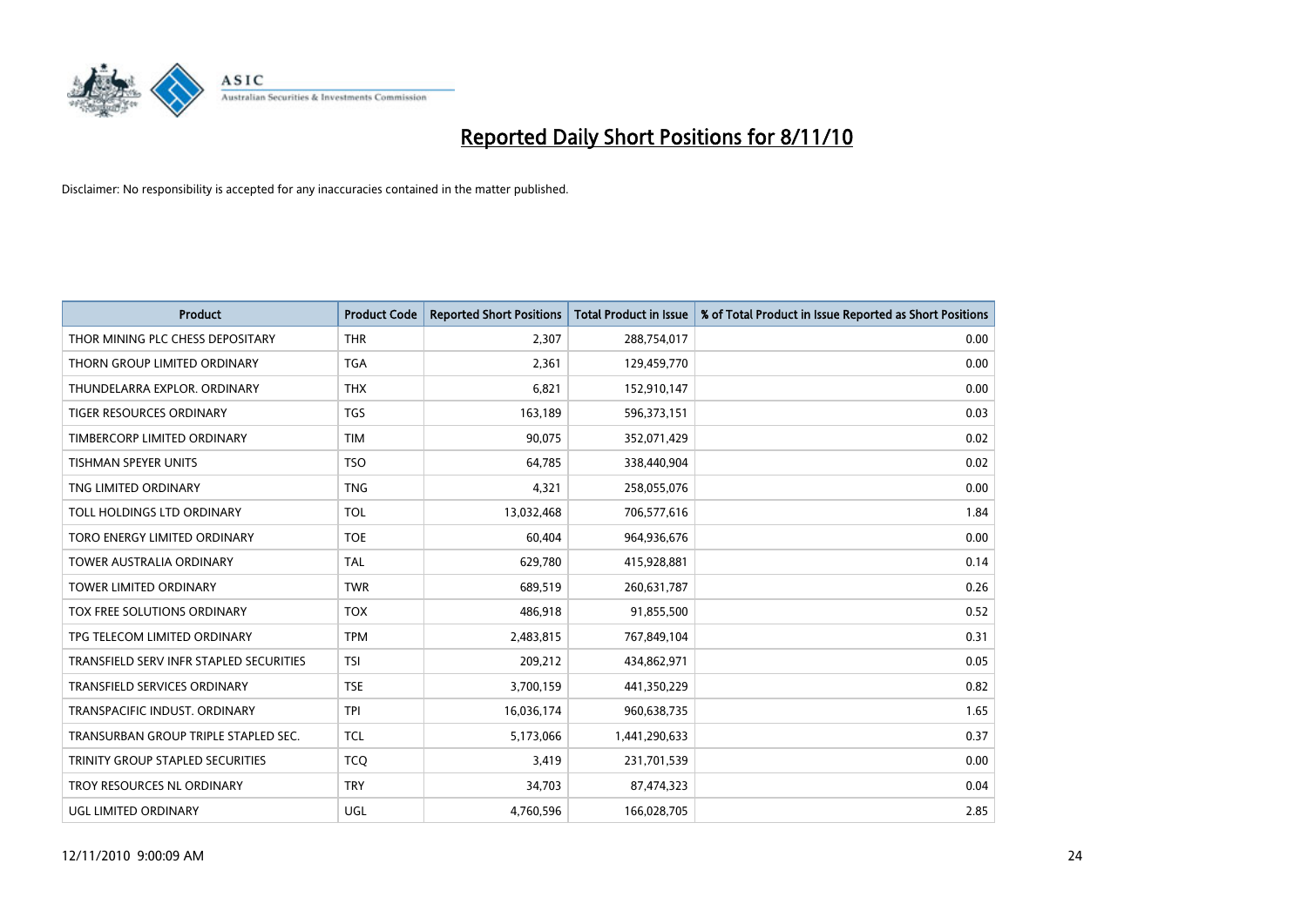

| <b>Product</b>                            | <b>Product Code</b> | <b>Reported Short Positions</b> | <b>Total Product in Issue</b> | % of Total Product in Issue Reported as Short Positions |
|-------------------------------------------|---------------------|---------------------------------|-------------------------------|---------------------------------------------------------|
| UNILIFE CORPORATION CDI 6:1               | <b>UNS</b>          | 61,505                          | 241,158,714                   | 0.02                                                    |
| UXC LIMITED ORDINARY                      | <b>UXC</b>          | 13,762                          | 305,789,718                   | 0.00                                                    |
| VALAD PROPERTY GROUP STPLD US PROHIB DEF  | VPGDA               | 20,701                          | 115,106,464                   | 0.02                                                    |
| <b>VDM GROUP LIMITED ORDINARY</b>         | <b>VMG</b>          | 11,116                          | 195,613,088                   | 0.01                                                    |
| <b>VENTURE MINERALS ORDINARY</b>          | <b>VMS</b>          | 6,500                           | 192,663,334                   | 0.00                                                    |
| <b>VILLAGE ROADSHOW LTD ORDINARY</b>      | <b>VRL</b>          | 682                             | 106,949,195                   | 0.00                                                    |
| VILLAGE ROADSHOW LTD 'A' CLASS PREFERENCE | <b>VRLPA</b>        | 19,557                          | 44,368,905                    | 0.04                                                    |
| VIRGIN BLUE HOLDINGS ORDINARY             | <b>VBA</b>          | 18,124,532                      | 2,209,126,568                 | 0.81                                                    |
| <b>VISION GROUP HLDGS ORDINARY</b>        | <b>VGH</b>          | 78,000                          | 72,771,187                    | 0.11                                                    |
| <b>VITA GROUP LTD ORDINARY</b>            | <b>VTG</b>          | 75,190                          | 142,499,800                   | 0.05                                                    |
| VITERRA INC CDI 1:1                       | <b>VTA</b>          | 4,177                           | 68,629,939                    | 0.01                                                    |
| <b>WAREHOUSE GROUP ORDINARY</b>           | <b>WHS</b>          | 302,724                         | 311,195,868                   | 0.10                                                    |
| <b>WATPAC LIMITED ORDINARY</b>            | <b>WTP</b>          | 7,535                           | 183,341,382                   | 0.00                                                    |
| <b>WDS LIMITED ORDINARY</b>               | <b>WDS</b>          | 28,932                          | 143,107,458                   | 0.02                                                    |
| WEBJET LIMITED ORDINARY                   | <b>WEB</b>          | 103,602                         | 77,361,278                    | 0.14                                                    |
| <b>WESFARMERS LIMITED ORDINARY</b>        | <b>WES</b>          | 21,903,494                      | 1,005,179,423                 | 2.16                                                    |
| WESFARMERS LIMITED PARTIALLY PROTECTED    | WESN                | 1,748,979                       | 151,892,739                   | 1.15                                                    |
| WEST AUSTRALIAN NEWS ORDINARY             | <b>WAN</b>          | 7,011,682                       | 219,668,970                   | 3.20                                                    |
| WESTERN AREAS NL ORDINARY                 | <b>WSA</b>          | 8,536,721                       | 179,735,899                   | 4.75                                                    |
| WESTERN DESERT RES. ORDINARY              | <b>WDR</b>          | 948                             | 134,511,656                   | 0.00                                                    |